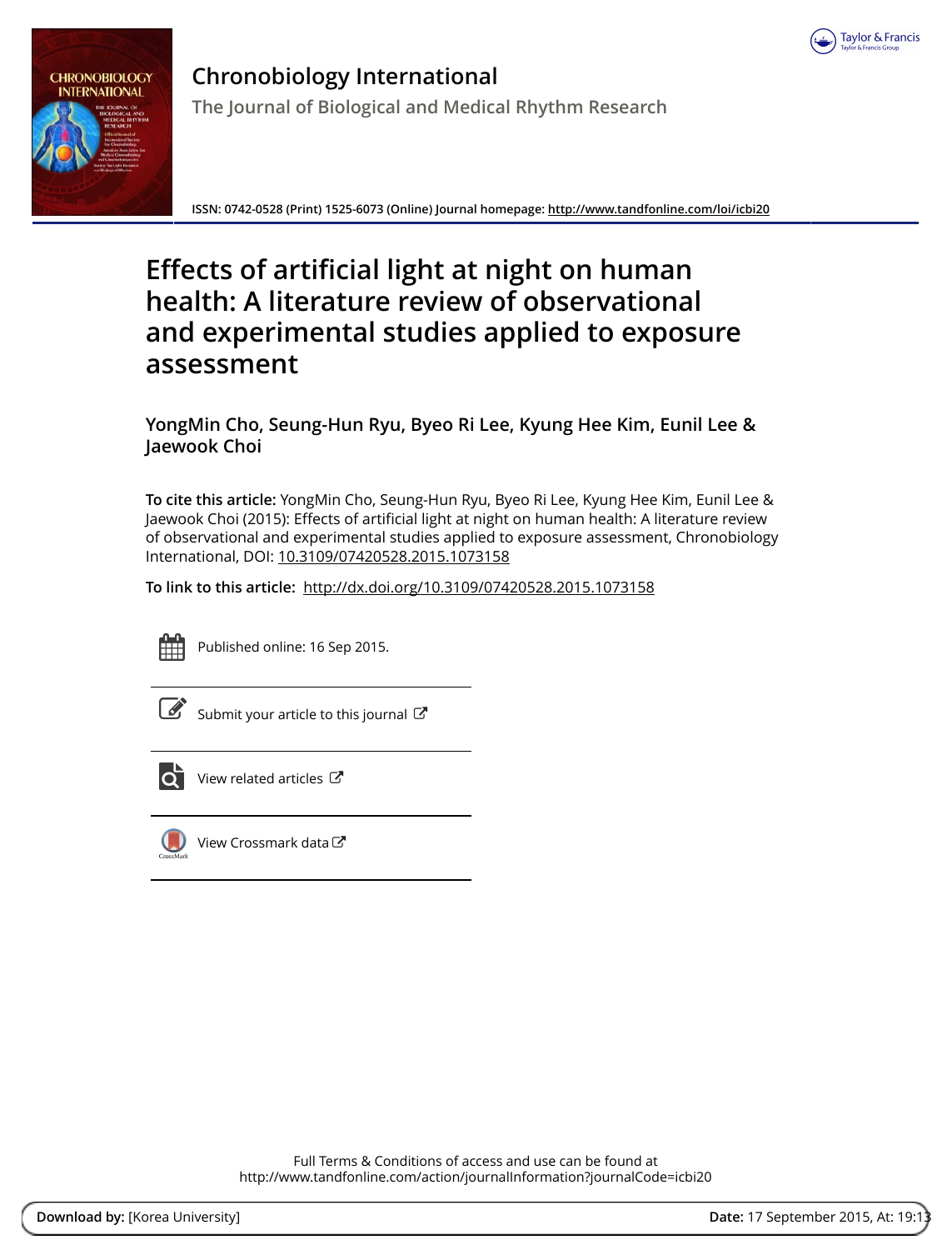REVIEW ARTICLE



## Effects of artificial light at night on human health: A literature review of observational and experimental studies applied to exposure assessment

YongMin Cho<sup>1</sup>, Seung-Hun Ryu<sup>1</sup>, Byeo Ri Lee<sup>1</sup>, Kyung Hee Kim<sup>1</sup>, Eunil Lee<sup>2</sup>, and Jaewook Choi<sup>1,2</sup>

<sup>1</sup>Institute for Occupational & Environmental Health, Korea University, Seoul, Republic of Korea and <sup>2</sup>Department of Preventive Medicine, College of Medicine, Korea University, Seoul, Republic of Korea

It has frequently been reported that exposure to artificial light at night (ALAN) may cause negative health effects, such as breast cancer, circadian phase disruption and sleep disorders. Here, we reviewed the literature assessing the effects of human exposure to ALAN in order to list the health effects of various aspects of ALAN. Several electronic databases were searched for articles, published through August 2014, related to assessing the effects of exposure to ALAN on human health; these also included the details of experiments on such exposure. A total of 85 articles were included in the review. Several observational studies showed that outdoor ALAN levels are a risk factor for breast cancer and reported that indoor light intensity and individual lighting habits were relevant to this risk. Exposure to artificial bright light during the nighttime suppresses melatonin secretion, increases sleep onset latency (SOL) and increases alertness. Circadian misalignment caused by chronic ALAN exposure may have negative effects on the psychological, cardiovascular and/or metabolic functions. ALAN also causes circadian phase disruption, which increases with longer duration of exposure and with exposure later in the evening. It has also been reported that shorter wavelengths of light preferentially disturb melatonin secretion and cause circadian phase shifts, even if the light is not bright. This literature review may be helpful to understand the health effects of ALAN exposure and suggests that it is necessary to consider various characteristics of artificial light, beyond mere intensity.

Keywords: Artificial light at night, breast cancer, circadian rhythm, light exposure, light pollution

### INTRODUCTION

Light is a necessity for a comfortable life, productivity and safety of human beings. More than ever, modern humans rely on artificial light for a substantial part of the day. While artificial light increases convenience, excessive exposure to artificial light may have negative impacts on ecosystems and on human health (Gaston et al., [2015](#page-15-0); Haim & Zubidat, [2015](#page-16-0)). Moreover, because of this increased use of artificial light, humans spend less time in the dark at night.

The most common health effects of artificial light at night (ALAN) are disruption of the biological clock and suppression of the nocturnal production of melatonin (Reiter et al., [2007\)](#page-16-0). This ALAN-induced circadian disruption and suppression of melatonin secretion are associated with an increased cancer risk (Blask, [2009](#page-15-0); Davis & Mirick, [2006;](#page-15-0) Kantermann & Roenneberg, [2009](#page-16-0); Stevens et al., [2007](#page-17-0), [2014](#page-17-0)). More specifically, several

ecological and observational studies have shown that greater levels of exposure to ALAN may increase the risk of breast (Bauer et al., [2013](#page-15-0); Chepesiuk, [2009;](#page-15-0) Kloog et al., [2008, 2010](#page-16-0); Yang et al., [2014](#page-17-0)) and prostate cancers (Kloog et al., [2009](#page-16-0)) in the population.

Aside from cancer, sleep disturbance due to ALAN exposure may also have an impact on aging and metabolic processes (Hood et al., [2004;](#page-16-0) Stevens et al., [2007\)](#page-17-0), as well as on heart disease, diabetes, mood disorders and obesity, which have become pandemic (Gangwisch, [2014](#page-15-0); Stevens, [2009](#page-17-0)). Therefore, ALAN exposure increases public health concerns in modern societies (Dickerman & Liu, [2012\)](#page-15-0).

However, which characteristics of ALAN affect human health requires further investigation. Given that ALAN is a single potential environmental risk factor (Dickerman & Liu, [2012](#page-15-0)), it does not affect the human body in the form of direct toxicity or physical energy, as other environmental risk factors, i.e. chemical

Submitted March 27, 2015, Returned for revision July 2, 2015, Accepted July 13, 2015

Correspondence: Jaewook Choi, Department of Preventive Medicine, Institute for Occupational & Environmental Health, College of Medicine, Korea University, 73, Inchon-ro, Seongbuk-gu, Seoul 136-705, Republic of Korea. Tel: +82 2 920 6407. Fax: +82 2 927 7220. E-mail: shine@korea.ac.kr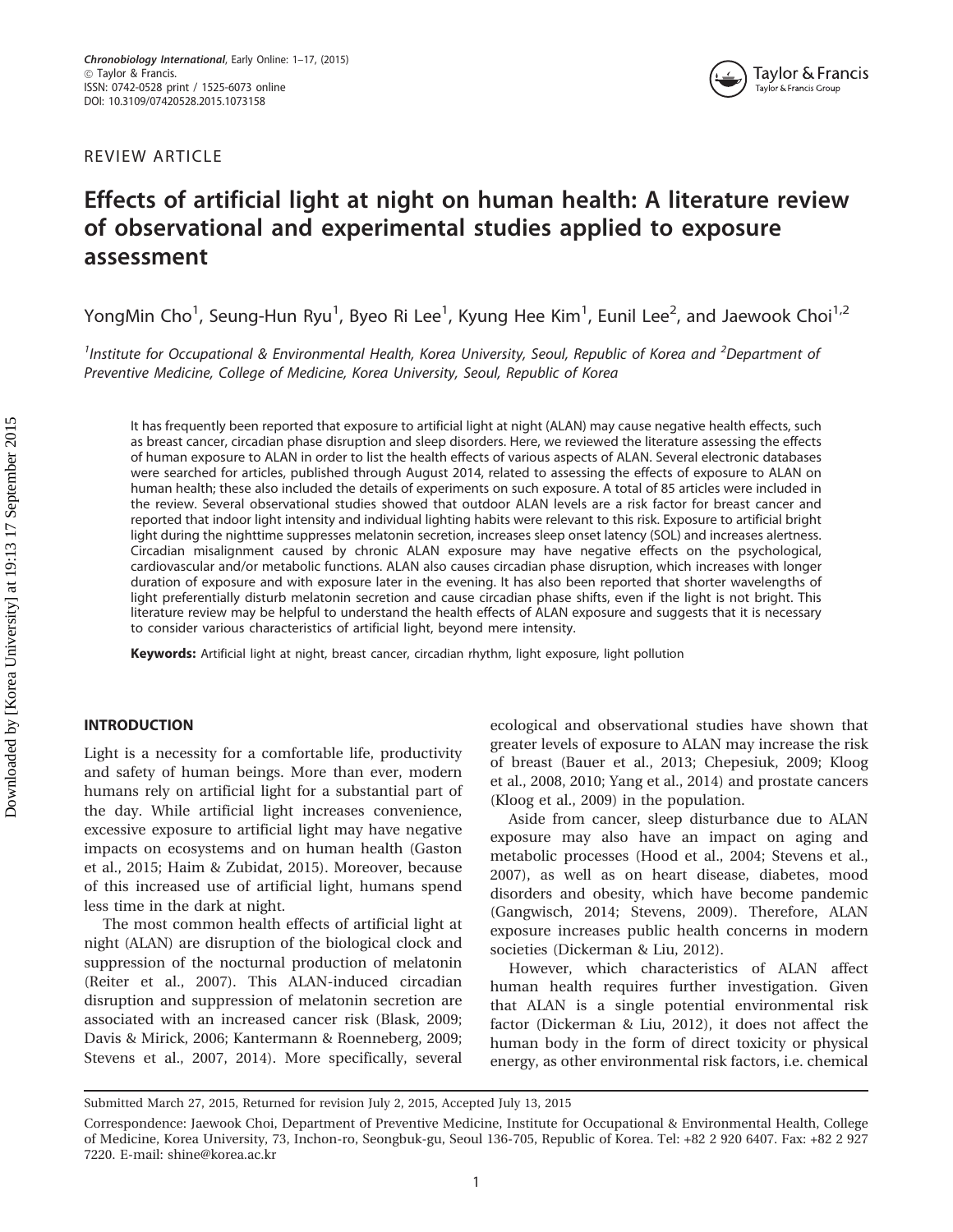toxicants or radiation, do. Consequently, unlike other risk factors, it is difficult to explain the dose-response relationship of ALAN per se.

To understand how ALAN affects the human body and to prevent its effects on public health, it may be necessary to establish which aspects of ALAN exposure are associated with these health effects. Therefore, we conducted a literature review of the observational and experimental studies assessing the effects of ALAN exposure. In such studies, the estimated individual (or grouped) ALAN exposure level, controlled bright light exposure or similar control of other characteristics of light exposure, such as wavelength and exposure duration, were viewed as exposure factors. The reported impact of ALAN on humans is listed according to the characteristics of ALAN exposure.

### **METHODS**

Articles published through August 2014 were collected from several electronic databases (PubMed, ScienceDirect and ScholarOne). Only peer-reviewed articles were collected for this review and conference reports and proceedings were excluded. The articles collected were those that assessed the effects of exposure to ALAN on human health. The terms used in the search (in full text) were as follows: (light at night OR dim light OR artificial light) AND (sleep) AND (exposure) AND (health OR melatonin OR circadian OR breast cancer), (light at night) AND (light pollution OR light exposure OR health) AND (artificial light OR light at night OR health) AND (exposure assessment OR light pollution). Further relevant publications were obtained by scanning the reference lists of the collected articles.

The criteria for inclusion in the literature review were original research articles that specified the methods used for assessment of exposure of ALAN or LAN (light at night) exposure assessment in human subjects. Exposure assessment studies refer to studies that identified the relationship between ALAN exposure and health outcomes that also include the actual measurements of ALAN levels, the lighting habits of individuals by means of questionnaires and experimental trials in which subjects were exposed to lighting in a controlled way. Ecological studies were included in the analysis on ALAN level and the incidence of disease.

Studies that did not investigate the impact of artificial light were excluded. For example, studies on health effects from polar night at high latitudes, studies mainly focused on daytime exposure (or ultraviolet exposure from sun light), rather than on nighttime exposure to light, studies assessing the treatment effects of daytime or morning light exposure (particularly for depression and dementia), studies examining non-day shift workers that did not use ALAN as an evaluation factor and studies measuring light pollution that only evaluated light emission, but not the impact on humans, were all excluded. Review papers and brief letters that were not original articles were also excluded from the analysis, as were animal, in vivo/vitro, and cell studies.

The data in each article were individually reviewed by two researchers and recorded in a standardized form. This form included the following categories: study design, exposure conditions and factors, reason for exclusion (when excluded), study subjects, health outcome, methods applied to assess outcome, units for exposure assessment, exposure factor considered and main results. The advantages, particulars and limits of the research were also recorded. When there were differences between the information recorded by each reviewer, the paper was reviewed again.

### RESULTS

Among the 412 articles collected, 261 papers were excluded from the analysis after reviewing the abstracts (one of which was duplicated). After the full text review, 66 additional papers were excluded. Ultimately, 85 papers were included in the literature review ([Figure 1](#page-3-0)).

The ALAN exposure conditions applied in each study were divided into light intensity, exposure characteristics and light characteristics. These are the characteristics considered as ALAN exposure factors by the researchers. The health effects that were demonstrated in response to each exposure factor were described.

### Light intensity

### Outdoor ALAN level

Among the studies that applied outdoor ALAN level as a surrogate marker, individual or group residential areas were found to be a key factor. Data from the United States Department of Defense's Defense Meteorological Satellite Program (DMSP) were generally used to determine the outdoor ALAN level. Kloog and colleagues used the DMSP data in their ecological studies to show that the ALAN level increased the risk of breast cancer in women and of prostate cancer in men; these results were independent of other cancers, including lung cancer (Kloog et al., [2008, 2009, 2010\)](#page-16-0). In a case-referent study that compared the ALAN exposure level of breast cancer cases and lung cancer referents among registered cancer patients in Georgia, USA, the DMSP data were also used to show that breast cancer incidence was associated with increased ALAN exposure (Bauer et al., [2013\)](#page-15-0). Similarly, DMSP data were used for a cohort study targeting female teachers in California, USA, which showed an association between outdoor ALAN levels and breast cancer (Hurley et al., [2014\)](#page-16-0). When examining other health effects of outdoor ALAN exposure, it was found that adolescents living in city areas with a high ALAN level had a stronger evening-type inclination than adolescents living in relatively dark rural areas (Vollmer et al., [2012\)](#page-17-0). However, Hurley et al. reported no relevant correlations between the outdoor ALAN level and urinary 6-sulftoxymelatonin concentration, a proxy for circulating melatonin levels, in a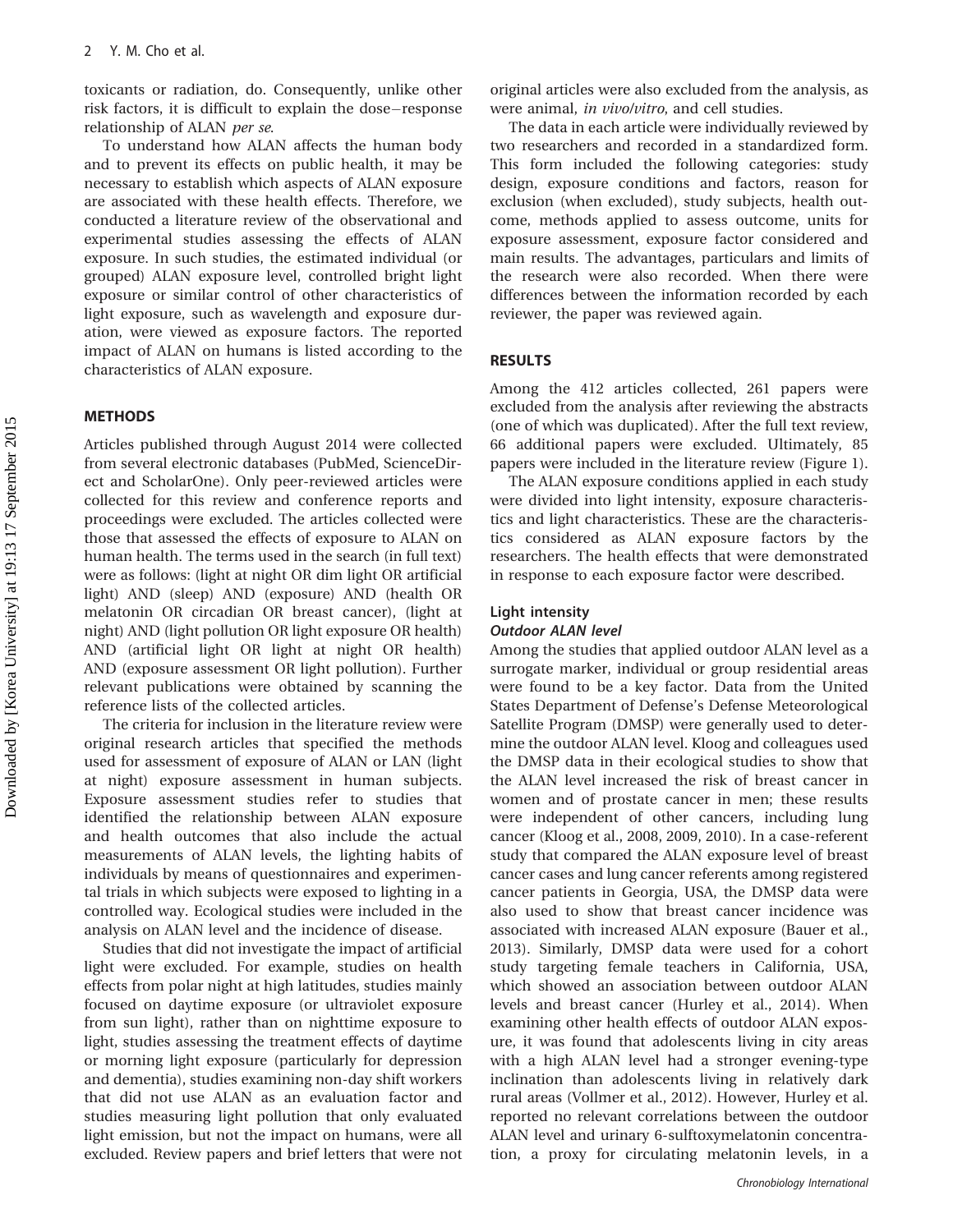<span id="page-3-0"></span>FIGURE 1. PRISMA diagram of the screening process (Adapted from Moher et al., [2009\)](#page-16-0).



cross-sectional study based on DMSP data (Hurley et al., [2013\)](#page-16-0).

### Individual lighting habits

Davis et al. evaluated individual ALAN exposure levels in a survey on sleep habits and bedroom lighting characteristics (Davis et al., [2001\)](#page-15-0). This study reported that lighting habits while sleeping did not increase the risk of breast cancer, but night shift work did so. In further studies, these and similar survey items were used as factors to evaluate the individual ALAN level while sleeping. These did not involve measurements of actual light intensity, but rather was an attempt to classify the estimated ALAN level exposure in bed.

Kloog et al. divided the nighttime bedroom light level into a four-point scale, ranging from ''completely dark'' to ''very strong light – all lights switched on'', and reported that the odds ratio (OR) of breast cancer incidence was significantly predicted by light intensity (Kloog et al., [2011\)](#page-16-0). In a population-based case-control study by O'Leary et al. in the USA, it was reported that the groups that turned on the light in bed more frequently had an increased risk of breast cancer (O'Leary et al., [2006](#page-16-0)). However, research by Li et al. did not find any significant correlation between exposure to indoor lighting factors, such as bedroom lighting, or television viewing habits, and the risk of breast cancer (Li et al., [2010\)](#page-16-0).

A study on interactions between occupational exposure to low-frequency magnetic fields and ALAN reported that melatonin secretion was significantly decreased

after exposure to both magnetic fields and ALAN (Juutilainen & Kumlin, [2006](#page-16-0)). In addition, women who slept later were reported to show a trend toward having high serum estradiol and testosterone levels and a low urinary 6-sulfatoxymelatonin level (Nagata et al., [2008](#page-16-0); Wada et al., [2012\)](#page-17-0). However, Wada et al. failed to find a significant difference in the concentration of melatonin among preschool children in Japan exposed to different levels of ambient bedroom light (Wada et al., [2013a](#page-17-0)). Another study has reported that a group with lower bedroom brightness showed reduced obesity rates (McFadden et al., [2014\)](#page-16-0), while another study showed no correlation with myopia in children (Czepita et al., 2012).

### Indoor illumination level

In some observational studies, individual light exposure or indoor illumination intensity during subjects' daily lives were directly measured, using devices, such as a photometer, ActiWatch, StowAway light intensity data logger or a HOBO pendant.

Melatonin levels were found to be significantly lower in nurses who work night shifts than in those who work day shifts, and the former were also exposed to significantly more intense light levels (lumen/ $m<sup>2</sup>$ ) during sleep (Grundy et al., [2009\)](#page-15-0). In addition, rotating shift workers with erratic levels of light exposure also showed abnormal melatonin levels (Borugian et al., [2005](#page-15-0)). Furthermore, when subjects whose chronotypes were the morning- or evening-type were exposed to light at different times of day, no difference was identified when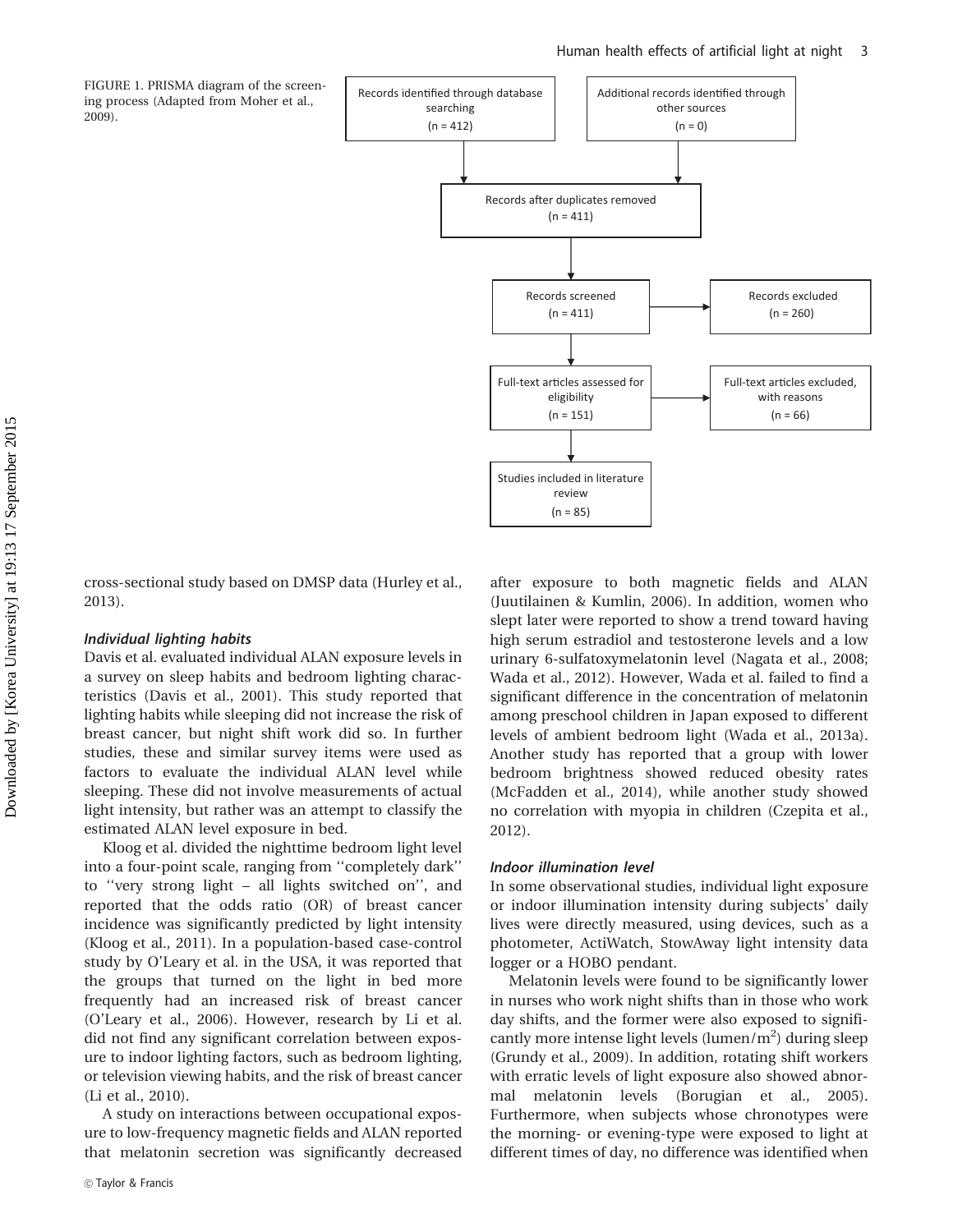light exposure was adjusted for their circadian phase (Goulet et al., [2007\)](#page-15-0). Similarly, the total amount of light exposure did not differ between night nurses whose melatonin release timing had adapted to night shift work by circadian phase advance, circadian phase delay or by no change in circadian phase; however, the 24-h profile of light exposure was different among groups (Dumont et al., [2001\)](#page-15-0).

In a study conducted by Obayashi et al., a significantly higher OR for subjective insomnia was identified within the group exposed to more intense ALAN (Obayashi et al., [2014c](#page-16-0)). In another study, evening-type subjects with higher light exposure levels had poor sleep quality and fatigue (Martin et al., [2012](#page-16-0)). It was also reported that adolescents with delayed sleep phase disorder (DSPD) were exposed to significantly brighter ALAN than the control group (Auger et al., [2011](#page-15-0)). In addition, an increase in evening and nighttime light exposure significantly raised sleep onset latency (SOL) (Obayashi et al., [2014b](#page-16-0)). According to a study by Wallace-Guy et al., light exposure over 4h prior to bedtime was not significantly related to SOL, sleep amount or depressed mood; while the total amount of illumination over 24 h period was correlated with a shorter SOL, reduced waking during sleep and a less depressed mood (Wallace-Guy et al., [2002\)](#page-17-0). In a study on elderly depression, the depressed group had significantly higher ALAN exposure than the non-depressed group (Obayashi et al., [2013a\)](#page-16-0).

In studies which measured ALAN exposure during the nighttime by installing a 1-min interval light meter at the bedside, it was reported that ALAN exposure was associated with a higher OR for obesity (BMI) and dyslipidemia (Obayashi et al., [2013b\)](#page-16-0), and significantly increased nighttime blood pressure (Obayashi et al., [2014a\)](#page-16-0). In addition, circadian changes were weaker in a group with a lower day-night light contrast (Martinez-Nicolas et al., [2014\)](#page-16-0).

### Bright light exposure at night

In studies of nocturnal sleep or sleep deprivation, differences in the physiological reactions between a bright light (BL) exposure group and a dim light (DL) exposure group were frequently assessed using withinor between-subject designs.

In one study, BL exposure at 2500-2800 Lux suppressed melatonin secretion relative to DL exposure at 5100-120 Lux (Bunnell et al., [1992;](#page-15-0) Yokoi et al., [2006](#page-17-0)). Compared to exposure to  $DL$  at  $<10$  Lux, a BL group had lower melatonin concentrations when exposed to 100 Lux and showed greatly lowered levels after exposure to 5000 Lux (Rüger et al., [2005\)](#page-16-0). Exposure to BL during nighttime can reduce nocturnal melatonin concentrations in adolescents (Harada, [2004\)](#page-16-0), and melatonin concentration declines when the eyes are exposed to BL (Hätönen et al., [1999;](#page-16-0) Rüger et al., [2003](#page-16-0)). In one study, melatonin secretion was suppressed when exposed to white BL (3000 Lux) relative to red DL  $\left($  <15 Lux), while no difference in cortisol secretion was observed (Lavoie et al., [2003](#page-16-0)). In addition, BL-induced melatonin suppression was much higher in subjects diagnosed with premenstrual dysphoric disorder (PMDD) (Parry et al., [2010\)](#page-16-0).

In a group exposed to BL at approximately 3000 Lux, a significantly higher DL melatonin onset (DLMO) was observed compared to a group exposed to DL at 1.9 Lux (Burke et al., [2013](#page-15-0)). Likewise, while a high level of night light exposure induced a DLMO delay (Benloucif et al., [2006;](#page-15-0) Figueiro & Rea, [2012](#page-15-0)), a phase response curve (PRC) was created when exposed to bright white light at 8000 Lux for an hour, this was not observed when exposed to DL at <3 Lux (St Hilaire et al., [2012](#page-17-0)).

Compared to  $DL \leq 3$  Lux), exposure to moderate light  $\approx$  1000 Lux) before bedtime (ca. 24:00) suppressed melatonin, resulting in a later melatonin onset (Gooley et al., [2011\)](#page-15-0). A significant circadian phase shift was found when exposed to a very bright light at 9500 Lux (Shanahan et al., [1999\)](#page-17-0). Iris color did not affect DLMO phase delay significantly (Canton et al., [2009](#page-15-0)).

Zeitzer et al. ([2005\)](#page-17-0) reported that melatonin phase shift and melatonin suppression increased with Lux, showing a nonlinear increase that rose rapidly at 100 Lux. However, according to research conducted by Foret et al. [\(1996](#page-15-0)), nighttime BL (1000 Lux) exposure suppressed levels of the melatonin metabolite aMT6s, while exposure to 100 Lux did not. On the other hand, it was also reported that an increase in the intensity of illumination (2000–8000 Lux) did not change DLMO (Dewan et al., [2011](#page-15-0)) and that extraocular light exposure had no impact on phase delay or melatonin secretion (Lushington et al., [2002](#page-16-0)).

Furthermore, when individuals were exposed to 40 Lux ALAN with the source at 1 m away from the eyes during sleep, they slept less deeply, demonstrated periodic arousal and had altered brain activity (Cho et al., [2013](#page-15-0)). When exposed to BL, sleep latency was high (Bunnell et al., [1992;](#page-15-0) Komada et al., [2000](#page-16-0); Lavoie et al., [2003;](#page-16-0) Tzischinsky & Lavie, [1997\)](#page-17-0), and exposure to BL during nighttime delayed sleep initiation and reduced overall sleep quality (Kubota et al., [1998;](#page-16-0) Tzischinsky & Lavie, [1997](#page-17-0)). Exposure to BL during the night inhibits alertness and task performance (Chang et al., [2013](#page-15-0); Daurat et al., [2000](#page-15-0)), maintains high skin and rectal temperature (Bunnell et al., [1992](#page-15-0); Kubota et al., [1998](#page-16-0); Lavoie et al., [2003](#page-17-0); Rüger et al., [2006](#page-17-0); Yokoi et al., 2003, [2006\)](#page-17-0) and increases the heart rate and systolic blood pressure (Kohsaka et al., [2001](#page-16-0); Rüger et al., [2006](#page-17-0); Yokoi et al., [2006\)](#page-17-0). In an experiment by Rüger et al., sleepiness on the Karolinska Sleepiness Scale was not reduced by nighttime exposure to 100 Lux, but was significantly reduced by exposure to 5000 Lux (Rüger et al., [2003](#page-16-0), [2005\)](#page-16-0) and also significantly dropped after exposure to BL at  $>2500$  Lux relative to DL (<150 Lux) (Yokoi et al., [2003\)](#page-17-0).

Additionally, there were no differences in the amount of breath hydrogen induced by exposure to BL relative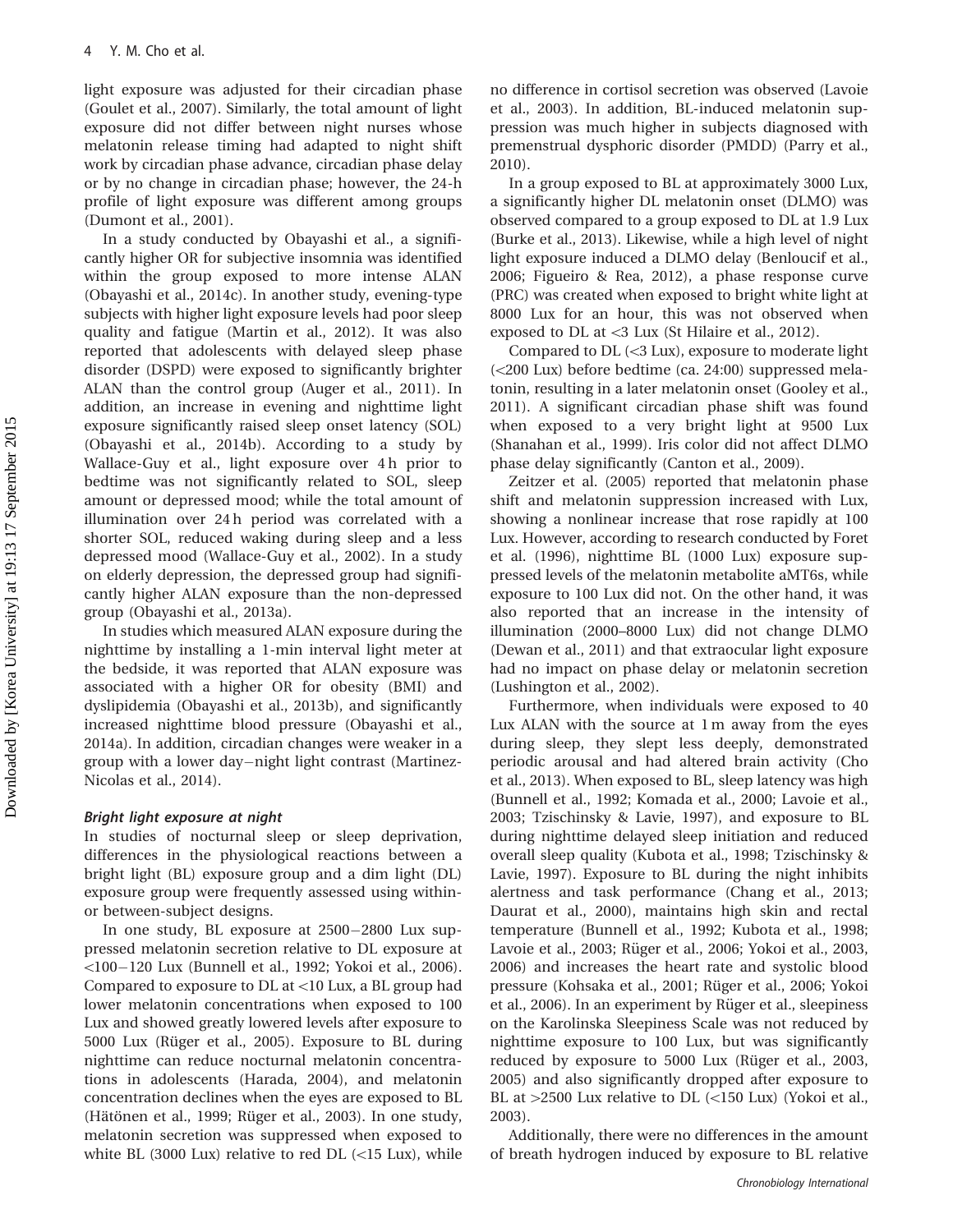to DL (Hirota et al., [2010](#page-16-0)). Exposure to BL during the night decreased leg discomfort in patients with restless legs syndrome (Whittom et al., [2010](#page-17-0)).

### Exposure characteristics

### Exposure duration/time

Chang et al. reported that light exposure during sleep could suppress melatonin acutely and induce subjective sleepiness in a manner dependent on the duration of the light exposure (Chang et al., [2012\)](#page-15-0). In another experiment, conducted by Dewan et al., an increase in the duration, but not the intensity of light exposure, altered the circadian melatonin rhythm (Dewan et al., [2011](#page-15-0)). In addition, exposure to BL for 4 h, but not 2 h, increased sleep latency but improved task performance (Thessing et al., [1994](#page-17-0)). All night BL exposure induced greater increases in alertness and performance than observed after short exposure (Daurat et al., [2000](#page-15-0)), and the change in the circadian phase shift becomes clearer as the exposure continued (Deacon & Arendt, [1994\)](#page-15-0). In addition, the effects of light exposure on the circadian melatonin rhythm and alertness are affected by the history of prior light exposure (Chang et al., [2011, 2013](#page-15-0)).

Carrier and Dumont exposed subjects to BL at different times of day, and found that evening exposure induced a greater shift in the circadian temperature rhythm than exposure in the morning or afternoon (Carrier & Dumont, [1995\)](#page-15-0). Comparison between evening and early morning BL exposure showed that evening BL exposure affected the circadian phases (rectal body temperature, melatonin, phase delay) (Foret et al., [1998](#page-15-0); Gordijn et al., [1999\)](#page-15-0).

### Light:dark cycle

Both transient sleep displacement and habitual changes in sleep time bring about delays in DLMO (Gordijn et al., [1999;](#page-15-0) Wright et al., [2005\)](#page-17-0). In addition, short nights associated with evening light exposure can reduce circadian phase advances (Burgess, [2013](#page-15-0)). Both clock gene expression and the circadian melatonin rhythm were also altered by a 40-h period of continuous sleep deprivation and light exposure (Cajochen et al., [2003](#page-15-0); Kavcic et al., [2011](#page-16-0)).

### Light characteristics

Several studies have reported the biological impacts of light characteristics beyond merely light intensity. Subjects exposed to 460-nm ALAN experienced decreased subjective drowsiness and increased alertness compared to those exposed to 550-nm ALAN (Lockley et al., [2006](#page-16-0); Rahman et al., [2014\)](#page-16-0). Exclusion of shorter wavelength light  $\ll 480 \text{ nm}$  prevented both the suppression of melatonin secretion and alterations in circadian temperature rhythm, increased cortisol secretion, disrupted peripheral clock gene expression (Rahman et al., [2011](#page-16-0); van de Werken et al., [2013](#page-17-0)) and had reduced effects on circadian temperature fluctuation. Blue light exposure decreased both melatonin

concentration and sleepiness while raising alertness (Phipps-Nelson et al., [2009;](#page-16-0) Santhi et al., [2012](#page-17-0); Wahnschaffe et al., [2013](#page-17-0)). Even at a low intensity, blue-enriched light can influence EEG (electroencephalographic) activity during sleep (Chellappa et al., [2013](#page-15-0)). In contrast, another study found that nighttime performance and sleepiness ratings were not strongly affected by blue-enriched light, but melatonin levels were (Figueiro et al., [2009\)](#page-15-0).

Light with a higher color temperature (6500 K) more strongly suppressed circadian temperature and melatonin rhythms than did a cooler (3000 K) light (Morita & Tokura, [1996](#page-16-0)). Similarly, another study found that melatonin is suppressed by exposure to artificial light with a high color temperature, but not by light with a low color temperature (Wada et al., [2013b](#page-17-0)).

### **DISCUSSION**

Artificial light exposure at night causes a suppression of melatonin, deterioration in sleep quality and disturbance in biorhythms. Such effects increase with the brightness of the light and the length of the exposure period. Even light that is not particularly bright can have a stronger influence if the light is blue, with a shorter wavelength, or if the exposure occurs in the evening before going to bed. Habitual lighting of the bedroom may also have an impact on circadian rhythms and increase cancer risk, and bright outdoor settings can act as a risk factor for cancer.

With regard to exposure to light, the intensity, duration and biological time of exposure all have critical effects on the circadian rhythm (Küller, [2002;](#page-16-0) Reiter et al., [2007;](#page-16-0) Wright et al., [2005](#page-17-0)). In addition, suppression of melatonin caused by light exposure is dependent on the intensity and wavelength (Blask, [2009;](#page-15-0) Skene et al., [1999\)](#page-17-0). Therefore, the health effects of ALAN are related to the exposure conditions and characteristics of the light, and not only to the amount of light.

### Exposure conditions of light that may cause negative health effects

Most environmental pollutants cause negative health effects when humans are exposed to an ''amount'' in excess of a threshold. In the case of light, the ''amount'' may mean not only the intensity, but also the duration and cycle of exposure. Excessive noise causes a hearing loss, but noise is defined as unwanted sound, rather than excessive (absolutely too loud) sound, and brings about many types of health effects besides hearing defects. As in the case of noise, unwanted light at night means not only excessive light in terms of brightness.

Some experimental studies reviewed here reported that brighter light induced greater health effects, i.e. melatonin concentration reduction. However, the threshold of light intensity that triggers a response in terms of human health effects is unknown. One study used a DL condition of 100 Lux and found no melatonin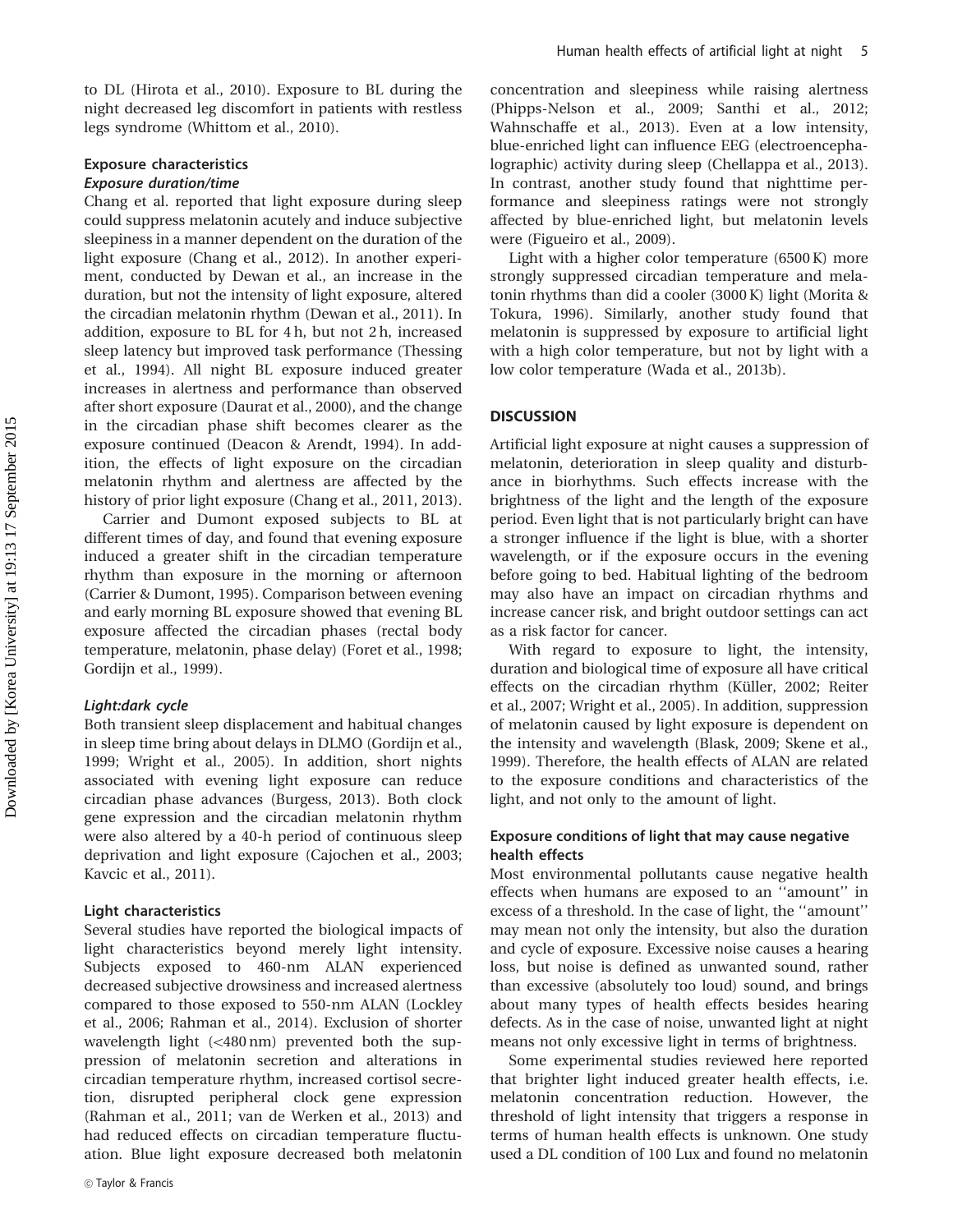<span id="page-6-0"></span>

|                                                                                      |                 | Appearance is the contract of the contract of the contract of the contract of the contract of the contract of the contract of the contract of the contract of the contract of the contract of the contract of the contract of | gin (vita) and neann omronnes.                                                                                                                                       |                                                                         |                                                                                                                           |                             |
|--------------------------------------------------------------------------------------|-----------------|-------------------------------------------------------------------------------------------------------------------------------------------------------------------------------------------------------------------------------|----------------------------------------------------------------------------------------------------------------------------------------------------------------------|-------------------------------------------------------------------------|---------------------------------------------------------------------------------------------------------------------------|-----------------------------|
| Factor of LAN considered/<br>data source of exposure                                 | Study design    | Subjects                                                                                                                                                                                                                      | Main confounders<br>considered                                                                                                                                       | Significant associations                                                | assessment <sup>b</sup> /<br>main statistics applied<br>Outcome                                                           | References                  |
| Outdoor ALAN level/<br>satellite data                                                | Ecological      |                                                                                                                                                                                                                               | tion, fertility rate, lung<br>population, birth rate,<br>Race, per capita income,<br>electricity consump-<br>$\ensuremath{\text{cancer}}^{\ensuremath{\text{a}}}$    | Incidence of BC (ASR)                                                   | $B = 0.121$ and $0.277/01$ .<br>regression                                                                                | Kloog et al. (2008, 2010)   |
|                                                                                      | Ecological      | $\mathsf{l}$                                                                                                                                                                                                                  | GDP, urban population,<br>electricity consump-<br>tion, region, lung<br>$\ensuremath{\text{cancer}}^{\ensuremath{\text{a}}}$                                         | Incidence of prostate<br>cancer (ASR)                                   | $B = 0.150 - 0.160 / OLS$<br>regression                                                                                   | Kloog et al. (2009)         |
|                                                                                      | Case-referent   | 34 053 BC cases and<br>14458 lung cance<br>referents                                                                                                                                                                          | stage, smoking, statis-<br>Race, tumor grade and<br>tical status, etc.                                                                                               | Incidence of BC                                                         | OR for LAN = $1.12$ (95%<br>Logistic regression<br>$CI = 1.04 - 1.20$                                                     | Bauer et al. (2013)         |
|                                                                                      | Cohort          | 106731 women                                                                                                                                                                                                                  | family history of BC,<br>menses, pregnancy,<br>Age, race, birthplace,<br>breastfeeding, etc.                                                                         | Incidence of BC                                                         | Cox proportional hazards<br>$HR = 1.12$ and 1.34 (95%)<br>$CI = 1.00 - 1.26; 1.07 -$<br>1.69, respectively)<br>regression | Hurley et al. (2014)        |
|                                                                                      | Cross-sectional | 1507 adolescents                                                                                                                                                                                                              | screen media, intake of<br>school, age, puberty<br>Time use of electronic<br>stimulants, type of<br>status, etc.                                                     | (eveningness-type)<br>Chronotype                                        | $B = -0.105$ (between LAN<br>regression analysis<br>and chronotype)/                                                      | Vollmer et al. (2012)       |
|                                                                                      | Cross-sectional | 303 adults                                                                                                                                                                                                                    | mone therapy, meno-<br>Age, parity, pregnancy,<br>contraceptive, hor-<br>pausal status, etc.<br>smoking, alcohol,                                                    | $concentrationn.s$<br>Urinary aMT6s                                     | $B = -0.0028$ and $-0.0062$<br>(stepwise approach)<br>$(p=0.73$ and $0.62)$ /<br>regression analysis                      | Hurley et al. (2013)        |
| Lighting habit/question-<br>bedroom lighting or<br>naire for nighttime<br>sleep time | Case-control    | 794 with BC and 885<br>controls                                                                                                                                                                                               | sumption, TV on while<br>fertility, alcohol con-<br>Education, ethnicity,<br>sleeping                                                                                | Incidence of BC                                                         | OR for bedroom light<br>$CI = 1.118 - 1.311$<br>logistic regression<br>$= 1.220$ (95%                                     | Kloog et al. (2011)         |
|                                                                                      | Case-control    | 576 with BC and 585<br>controls                                                                                                                                                                                               | tomy or hysterectomy,<br>history of oophorec-<br>smoking, hormone<br>Menopausal status,<br>therapy                                                                   | Incidence of BC                                                         | during sleep $hrs = 1.65$<br>$(95\% \text{ CI} = 1.02 - 2.69)$ /<br>OR for lighting habit<br>logistic regression          | O'Leary et al. (2006)       |
|                                                                                      | Cross-sectional | 60 women                                                                                                                                                                                                                      | electromagnetic expos-<br>Daytime occupational<br>ure, <sup>c</sup> age, smoking                                                                                     | Excretion of 6-OHMS                                                     | group of both MF and<br>The lowest mean in the<br>LAN/ANOVA                                                               | Juutilainen & Kumlin (2006) |
|                                                                                      | Longitudinal    | 206 postmenopausal<br>women                                                                                                                                                                                                   | tory, day length of the<br>drinking habits, phys-<br>and reproductive his-<br>day previous to urine<br>Age, BMI, smoking and<br>ical activity, medical<br>collection | Concentration of serum<br>estradiol and urinary<br>6-sulfatoxymelatonin | means in women who<br>after 1:00 a.m./ANOVA<br>were not asleep at or<br>The lower geometric                               | Nagata et al. (2008)        |
|                                                                                      |                 |                                                                                                                                                                                                                               |                                                                                                                                                                      |                                                                         |                                                                                                                           |                             |

TABLE 1. Observational studies of exposure to artificial light at night (ALAN) and health outcomes. TABLE 1. Observational studies of exposure to artificial light at night (ALAN) and health outcomes.

Downloaded by [Korea University] at 19:13 17 September 2015

Downloaded by [Korea University] at 19:13 17 September 2015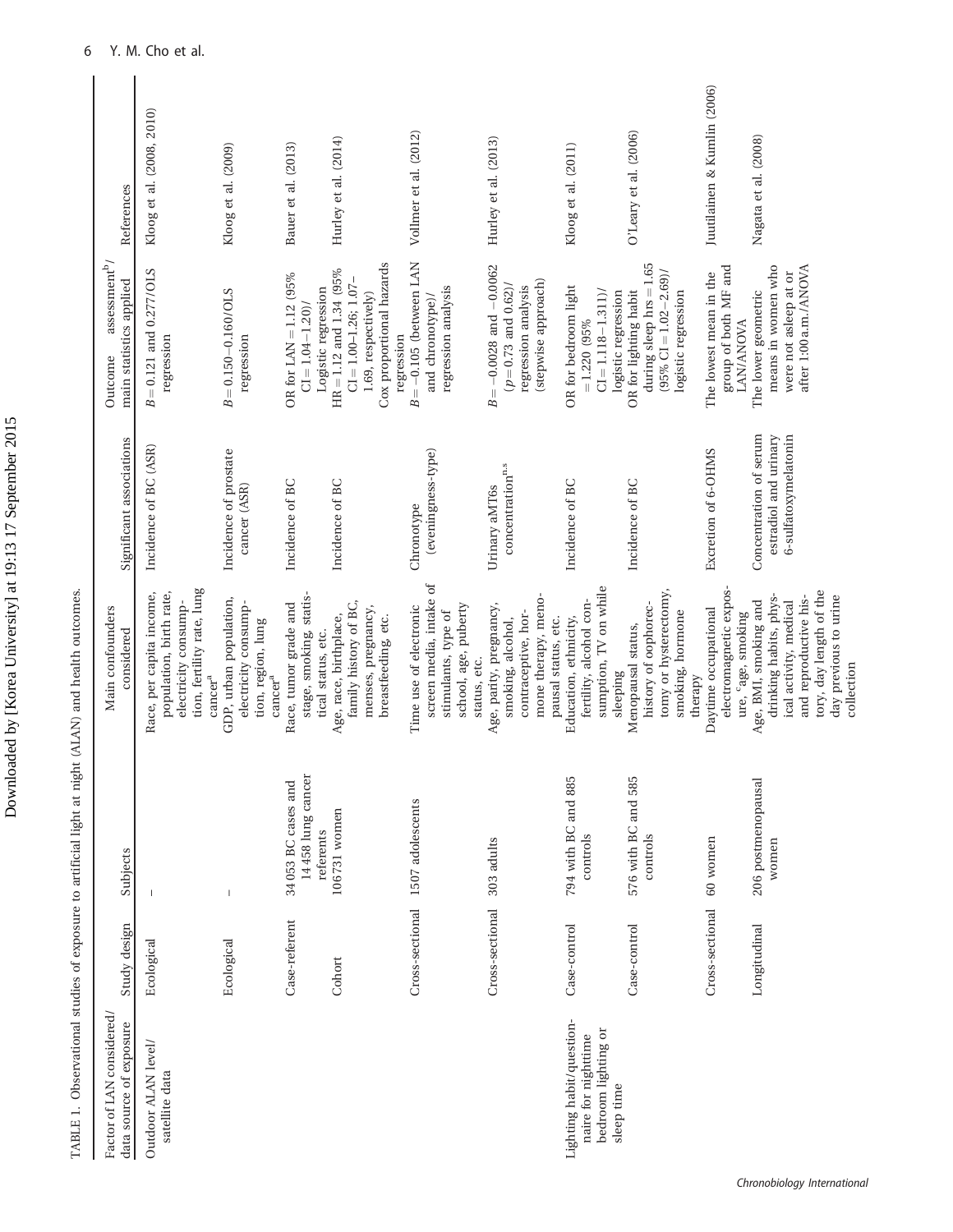|                                                                                   | McFadden et al. (2014)<br>Significant ORs of indica-<br>the lightest $level = 0.94$<br>level compared with<br>middle or darkness<br>tors of obesity for<br>$-0.76$ /logistic | Davis et al. (2001)<br>$levels = 1.0 - 1.4$ (not<br>significant)/logistic<br>OR for ambient light | Li et al. (2010)<br>OR for keeping lights on<br>while sleeping $= 1.4$<br>$(95\% \text{ CI} = 0.7 - 2.7)$ /<br>logistic regression                                                                   | Wada et al. (2013a)<br>bedroom ambient light<br>No significant difference<br>between factors of<br>level/ANOVA | Czepita et al. (2012)<br>ing conditions until the<br>Not associated with light-<br>age of two years/Chi- | Grundy et al. (2009)<br>mL); $p = 0.002$ /multiple<br>$\text{mate} = -0.40$ (log ng/<br>linear regression                             | Borugian et al. (2005)<br>shift types/likelihood-<br>$p = 0.002$ between mela-<br>tonin categories and<br>ratio $X^2$ test | Obayashi et al. (2014c)<br>linear regression model<br>Final adjusted $OR = 1.61$<br>$(95\% \text{ CI} = 1.05 - 2.45)$ / | $_{(continued)}$<br>Martin et al. (2012) |
|-----------------------------------------------------------------------------------|------------------------------------------------------------------------------------------------------------------------------------------------------------------------------|---------------------------------------------------------------------------------------------------|------------------------------------------------------------------------------------------------------------------------------------------------------------------------------------------------------|----------------------------------------------------------------------------------------------------------------|----------------------------------------------------------------------------------------------------------|---------------------------------------------------------------------------------------------------------------------------------------|----------------------------------------------------------------------------------------------------------------------------|-------------------------------------------------------------------------------------------------------------------------|------------------------------------------|
| test and correlation test<br>01:00 a.m./Student's $t$ -<br>were awake at or after | regression                                                                                                                                                                   | regression                                                                                        |                                                                                                                                                                                                      |                                                                                                                | square test                                                                                              | Parameter esti-                                                                                                                       |                                                                                                                            | for trends                                                                                                              |                                          |
| serum testosterone<br>level                                                       | waist:height ratio, waist<br>BMI, waist:hip ratio,<br>circumference                                                                                                          | BC prevalence <sup>n.s</sup>                                                                      | BC incidence <sup>n.s</sup>                                                                                                                                                                          | Melatonin levels <sup>n.s</sup>                                                                                | during school years<br>Myopia incidence <sup>n.s</sup>                                                   | Melatonin concentration                                                                                                               | Melatonin concentration                                                                                                    | Insomnia, Sleep quality                                                                                                 | Sleep quality, fatigue                   |
| parity, smoking, pre-<br>pregnant height and<br>weight, weeks of<br>gestation     | sleep, physical activity,<br>history, age, socioeco-<br>shift work, childbirth<br>Alcohol consumption,<br>smoking, hours of<br>nomic status                                  | BC, oral contraceptive<br>use, hormone replace-<br>Parity, family history of<br>ment therapy      | pausal status, lactation,<br>BMI, age at first men-<br>alcohol consumption,<br>Age, race and ethnicity,<br>family history of BC,<br>strual period, meno-<br>smoking, age at first<br>full-term birth | Age, BMI, sex, sex steroid<br>hormones                                                                         | Family history of myopia<br>and eye health status                                                        | Health history, medica-<br>alcohol and caffeine<br>consumption, sleep<br>tion use, smoking,<br>duration, physical<br>activity, parity | marital status, meno-<br>Medication, education,<br>pausal status                                                           | Age, gender, BMI, daytime<br>physical activity, UME,<br>bedtime, rising time,<br>day length                             |                                          |
| 236 women                                                                         | 113343 women                                                                                                                                                                 | ?93<br>813 BC patients and<br>controls                                                            | 363 BC cases and 356<br>controls                                                                                                                                                                     | 438 children                                                                                                   | 3905 schoolchildren                                                                                      | ∰<br>61 female rotating shi<br>nurses                                                                                                 | 22 shift workers                                                                                                           | 857 elderly individual                                                                                                  | 88 student workers                       |
| Longitudinal                                                                      | Cross-sectional                                                                                                                                                              | Case-control                                                                                      | Case-control                                                                                                                                                                                         | Cross-sectional                                                                                                | Cross-sectional                                                                                          | Cross-sectional                                                                                                                       | Cross-sectional                                                                                                            | Cross-sectional                                                                                                         | Cross-sectional                          |
|                                                                                   |                                                                                                                                                                              |                                                                                                   |                                                                                                                                                                                                      |                                                                                                                |                                                                                                          | Indoor illumination level/<br>logger (real measure-<br>light intensity data<br>ment in living)                                        |                                                                                                                            |                                                                                                                         |                                          |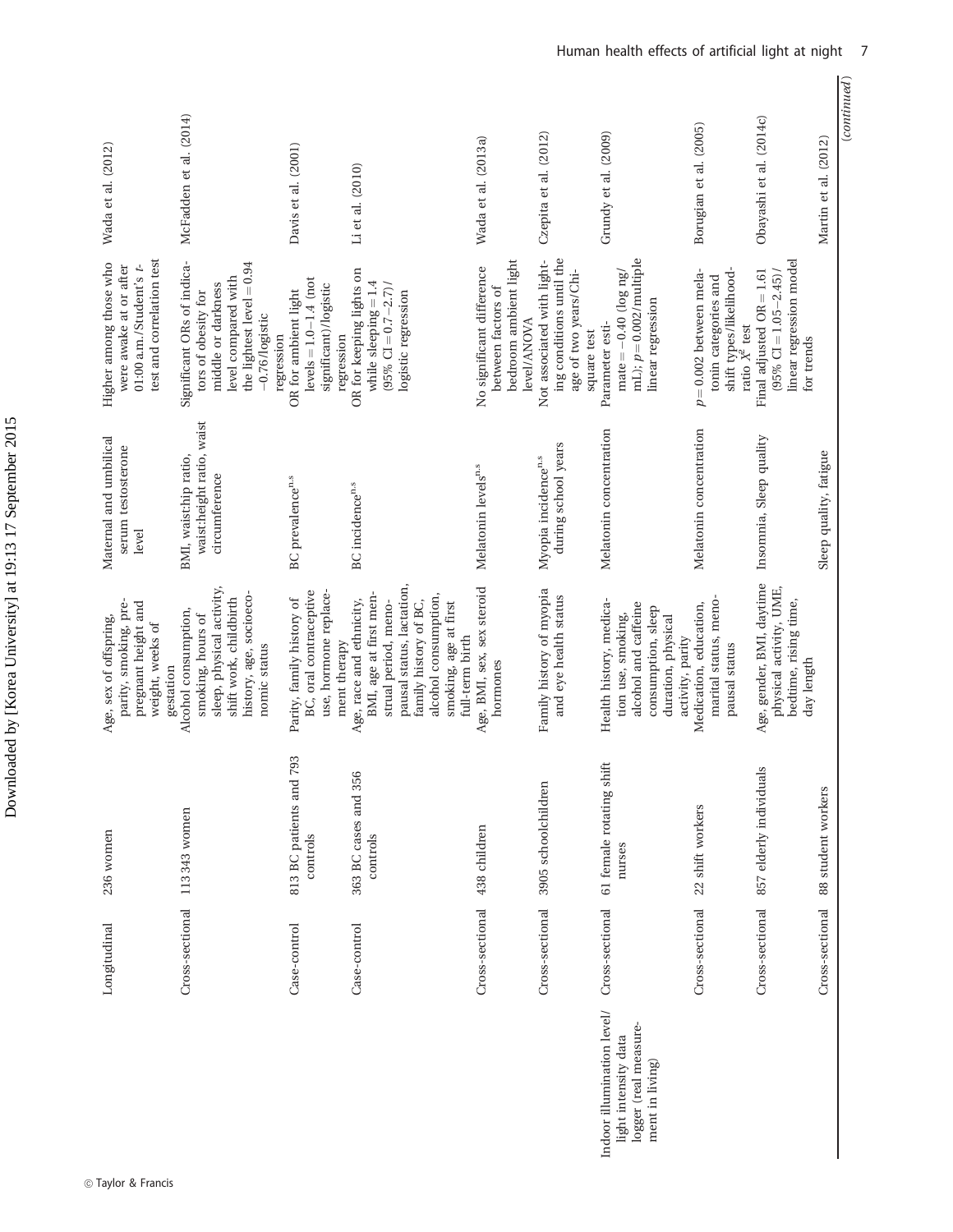| Factor of LAN considered. |                           |                                               | Main confounders                                                           |                                  | assessment <sup>b</sup><br>Outcome                                                     |                           |
|---------------------------|---------------------------|-----------------------------------------------|----------------------------------------------------------------------------|----------------------------------|----------------------------------------------------------------------------------------|---------------------------|
| data source of exposure   | Study design              | Subjects                                      | considered                                                                 | Significant associations         | main statistics applied                                                                | References                |
|                           |                           |                                               | environment, number<br>Commuting time, living<br>of days off               |                                  | of E-type were different<br>Sleep on and offset time<br>from M-type/ANOVA              |                           |
|                           | Cohort                    | 16 adolescents with DSPD<br>and 22 unaffected | Mood and depression,<br>medication use,                                    | DSPD                             | the evening time in the<br>Higher light exposure in                                    | Auger et al. (2011)       |
|                           |                           | controls                                      | tobacco and caffeine                                                       |                                  | measures linear model<br>DSPD group/repeated                                           |                           |
|                           | Longitudinal              | 192 elderly individuals                       | BMI, smoking, income,<br>Alcohol consumption,                              | Sleep onset latency              | $CI = 0.020 - 0.247$ for<br>$B = 0.133(95\%$                                           | Obayashi et al. (2014b)   |
|                           |                           |                                               | education, sleep medi-<br>cation use, eGFR, day-<br>time physical activity |                                  | evening light exposure/<br>linear regression                                           |                           |
|                           | Cross-sectional 154 women |                                               | Age, season                                                                | Depressed mood, sleep<br>latency | $R = -0.21$ ( $p < 0.01$ ) for<br>$R = -0.29$ ( $p < 0.001$ ) for<br>sleep latency and | Wallace-Guy et al. (2002) |
|                           |                           |                                               |                                                                            |                                  | depressed mood with a<br>24-h illumination/mul-                                        |                           |
|                           | Cross-sectional           | 516 elderly individuals                       | BMI, smoking, alcohol                                                      | Depressive symptoms              | aOR for light intensity ( $\geq$ 5<br>tiple regression                                 | Obayashi et al. (2013a)   |
|                           |                           |                                               | consumption, SES,                                                          |                                  | $Lux$ ) = 1.89 (95%                                                                    |                           |
|                           |                           |                                               | sleep duration, habit-<br>ual bedtime, eGFR,                               |                                  | $CI = 1.10 - 3.25$ ), aOR                                                              |                           |
|                           |                           |                                               | diabetes, medical his-                                                     |                                  | $(230 \text{ min}) = 1.71 (95\%$<br>for exposure duration                              |                           |
|                           |                           |                                               | tory, daytime exposure,<br>etc.                                            |                                  | $CI = 1.01 - 2.89$ /logistic                                                           |                           |
|                           | Cross-sectional           | 528 elderly individuals                       | Smoking, drinking,                                                         | Obesity, dyslipidemia            | aOR for BMI (of LAN $\geq\!\!3$<br>regression                                          | Obayashi et al. (2013b)   |
|                           |                           |                                               | medications, habitual<br>income, education,                                |                                  | $CI = 1.18 - 3.04$ ), aOR<br>$Lux$ ) = 1.89 (95%                                       |                           |
|                           |                           |                                               | sleep duration and                                                         |                                  | for abdominal $= 1.62$                                                                 |                           |
|                           |                           |                                               | bedtime, day length,                                                       |                                  | $(95\% \text{ CI} = 1.02 - 2.57),$                                                     |                           |
|                           |                           |                                               | physical activities                                                        |                                  | aOR for dyslipidemia<br>$=1.72(95%$                                                    |                           |
|                           |                           |                                               |                                                                            |                                  | $CI = 1.11 - 2.68$ /logistic                                                           |                           |
|                           |                           |                                               |                                                                            |                                  | regression                                                                             |                           |

TABLE 1. Continued TABLE 1. Continued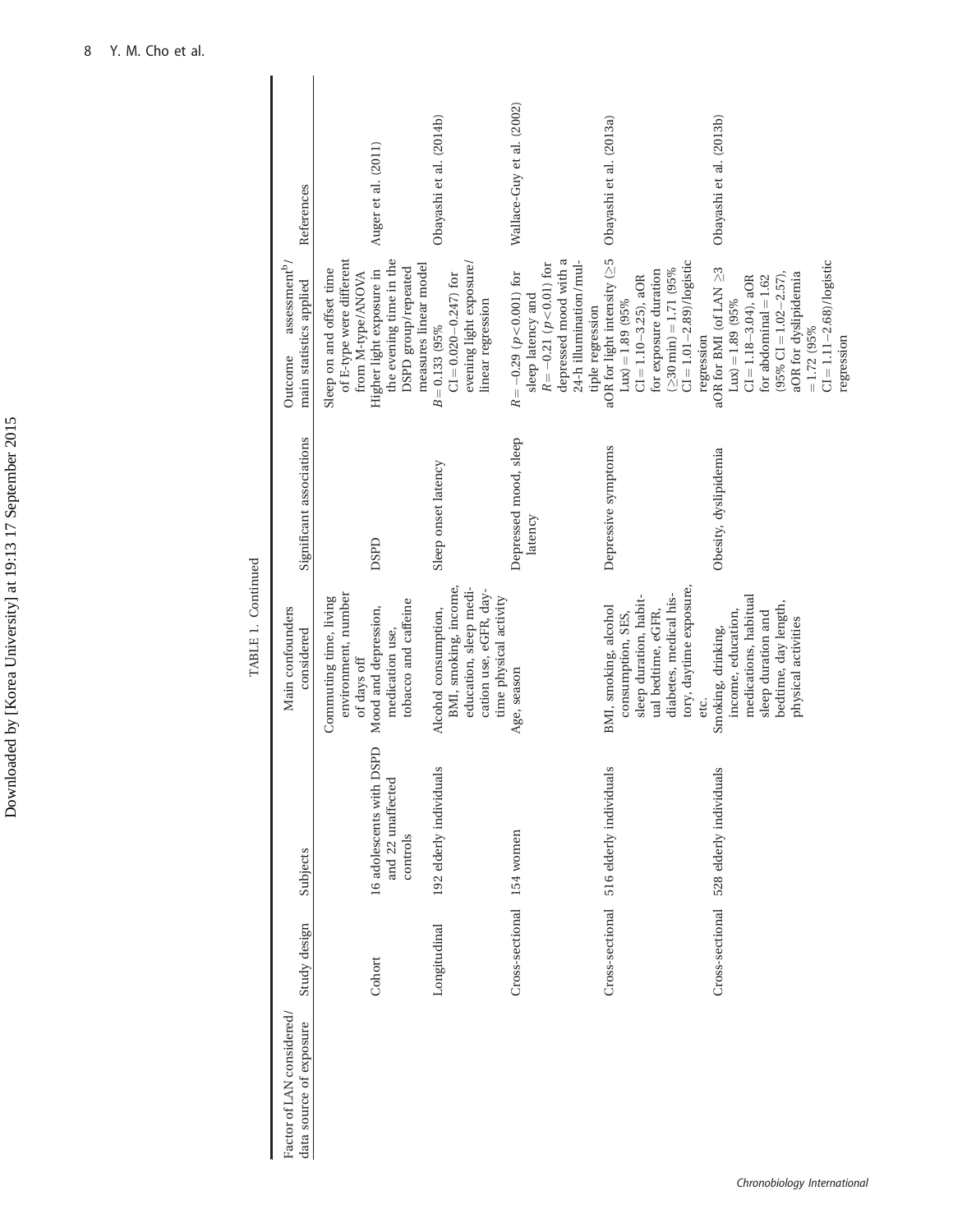|                 | Cross-sectional 528 elderlies                       | consumption, drug use,<br>nocturia frequency, day<br>duration in bed and<br>BMI, smoking, alcohol<br>eGFR, time to bed,<br>diabetes mellitus,<br>length, UME | Nighttime blood pressure                  | for DBP = $2.773 - 2.825$<br>$SBP = 3.922 - 5.395; \beta$<br>linear regression<br>Significant $\beta$ for                                                                                                                                                              | Obayashi et al. (2014a)        |
|-----------------|-----------------------------------------------------|--------------------------------------------------------------------------------------------------------------------------------------------------------------|-------------------------------------------|------------------------------------------------------------------------------------------------------------------------------------------------------------------------------------------------------------------------------------------------------------------------|--------------------------------|
|                 | Cross-sectional 131 young adults                    | Interaction between<br>variables                                                                                                                             | Circadian rhythm                          | day-night light con-<br>temperature due to<br>Comparisons of wrist<br>trast/ANOVA                                                                                                                                                                                      | Martinez-Nicolas et al. (2014) |
|                 | Cross-sectional 12 M-type and 12 E-type<br>subjects | medication, hormonal<br>another time zone in<br>Shift work, travelling to<br>the past 3 months,<br>smoking, drug or<br>contraceptive                         | Circadian phase <sup>n.s</sup>            | M-types and E-types/<br>phase angle between<br>Comparison circadian<br>ANOVA                                                                                                                                                                                           | Goulet et al. (2007)           |
| Cross-sectional | 30 nurses                                           | pregnancy, lactating,<br>Smoking, medication,<br>sleep disorders                                                                                             | Phase advance and<br>delay <sup>n.s</sup> | amount of light was not<br>groups (phase delayed,<br>shift) was significantly<br>(phase delayed, phase<br>different. but the total<br>phase advanced, non-<br>group) was not differ-<br>advanced, non-shift<br>exposure of three<br>24-h profile of light<br>ent/ANOVA | Dumont et al. (2001)           |

14)

In these observational studies, outdoor ALAN levels, individual lighting habits during sleep, and measurement values of indoor illumination level were applied as indicators of ALAN exposure. In these observational studies, outdoor ALAN levels, individual lighting habits during sleep, and measurement values of indoor illumination level were applied as indicators of ALAN exposure. melatonin onset; CBT, core body temperature; OLS, ordinary least squares; OR, odds ration; aOR, adjusted odds-ratio; CI, confidence interval; HR, hazard ratio; 6-OHMS, 6-hydroxy melatonin sulfate; UME, urinary 6-sulfatoxymelatonin excretion; E-type, subjects of evening-type in the chronotype test; M-type, subjects of morning type in the chronotype test; eGFR, estimated sulfate; UME, urinary 6-sulfatoxymelatonin excretion; E-type, subjects of evening-type in the chronotype test; M-type, subjects of morning type in the chronotype test; eGFR, estimated , regression coefficient; BC, breast cancer; BMI, body mass index; DSPD, delayed sleep phase disorder; DLMO, dim light  $B$  or  $\beta$ ALAN, artificial light at night; ASR, age-standardizes rate;

glomerular filtration rate; SES, socioeconomic status; SBP, systolic blood pressure; DBP, diastolic blood pressure; MF, magnetic field.<br><sup>a</sup>In these studies, lung cancer was a comparison target, used for emphasis, rather th glomerular filtration rate; SES, socioeconomic status; SBP, systolic blood pressure; DBP, diastolic blood pressure; MF, magnetic field.  $^{\rm a}{}_{\rm In}$  these studies, lung cancer was a comparison target, used for emphasis, rather than acting as a confounder.

bData in this table show results that were statistically significant.

<sup>c</sup>In this study, authors analyzed the synergistic effect of electromagnetic field and LAN exposure to melatonin production. cIn this study, authors analyzed the synergistic effect of electromagnetic field and LAN exposure to melatonin production. <sup>n.s</sup>Not significant variable. n.sNot significant variable.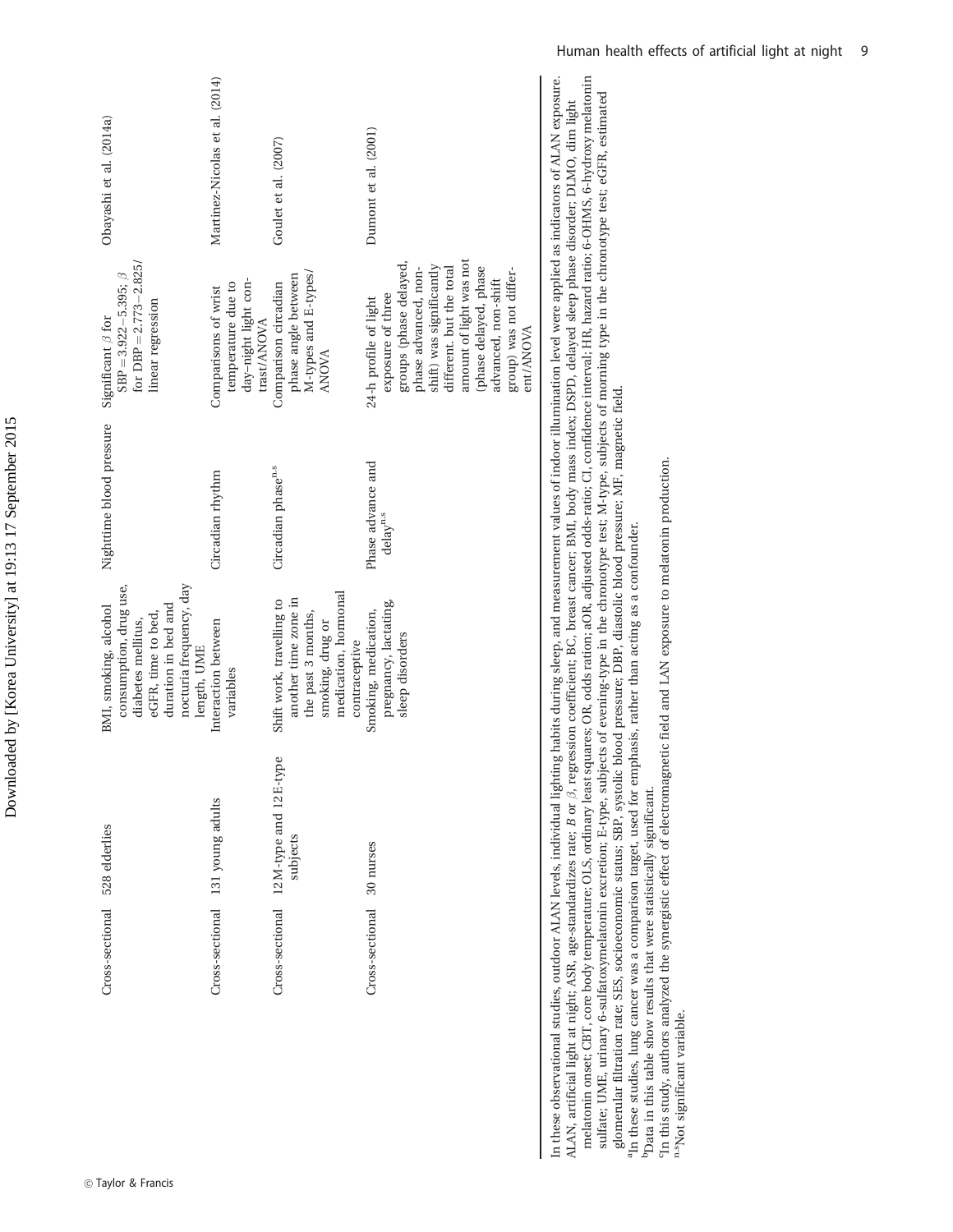|                                                  |                                                 |                                   | " home to the community of the community of the community of the community of the community of the community of the community of the community of the community of the community of the community of the community of the comm |                                                                           |                                                                           |                                                 |
|--------------------------------------------------|-------------------------------------------------|-----------------------------------|--------------------------------------------------------------------------------------------------------------------------------------------------------------------------------------------------------------------------------|---------------------------------------------------------------------------|---------------------------------------------------------------------------|-------------------------------------------------|
| Subjects (mean age<br>or age range)              | BL control (Lux)                                | DL control (Lux)                  | Exposure time                                                                                                                                                                                                                  | Main statistical method<br>applied                                        | Significant association                                                   | References                                      |
| 8 males (22.0)                                   | 2800                                            | 120                               | From midnight (21:00) to<br>early in the morning<br>(04:30)                                                                                                                                                                    | <b>ANOVA</b>                                                              | rectal temperature, SBP<br>Melatonin concentration,                       | Yokoi et al. (2006)                             |
| $5$ males $(20-28)$                              | 2500                                            | $<100$                            | 2h at night                                                                                                                                                                                                                    | Wilcoxon matched-pairs<br>signed ranks test,<br>Paired t-test             | Salivary melatonin, rectal<br>temperature, sleep<br>latency               | Bunnell et al. (1992)                           |
| 36 young adults<br>(21.9)                        | 5000 for ex. 2, 3<br>$100$ for $ex.1$           | $rac{1}{\sqrt{2}}$                | 24:00 to 04:00 for ex.1, 2<br>12:00 to 4:00 for ex 3                                                                                                                                                                           | Paired t-test                                                             | Melatonin concentration,<br>sleepiness                                    | Rüger et al. (2005)                             |
| 14 adults (22-35)                                | Bright white light about<br>3000                | Dim red light $<$ 15              | 00:30-04:30                                                                                                                                                                                                                    | <b>ANOVA</b>                                                              | Melatonin suppression,<br>CBT, sleep latency                              | Lavoie et al. (2003)                            |
| 8 adults (20-53)<br>12 males (21.8)              | 2000<br>5000                                    | $rac{1}{\sqrt{2}}$<br>$\leqslant$ | 24:00-04:00<br>24:00-02:00                                                                                                                                                                                                     | ANOVA, Paired t-test<br><b>ANOVA</b>                                      | CBT, sleepiness, suppres-<br>Melatonin concentration<br>sion of melatonin | Hätönen et al. (1999)<br>Rüger et al. (2003)    |
| 10 adolescents (14-<br>15)                       | 2000                                            | 60                                | 19:25-22:30                                                                                                                                                                                                                    | Wilcoxon test                                                             | Melatonin concentration                                                   | Harada (2004)                                   |
| 36 young adults<br>(22)                          | 2984                                            | 1.9                               | ure, starting 1 h prior to<br>3h of bright light expos-<br>habitual wake time                                                                                                                                                  | t-test                                                                    | DLMO, circadian phase<br>shifts                                           | Burke et al. (2013)                             |
| $6$ (48.6) for ex. 1 $7$ (23) for ex. 2          | 100 (green light)                               | $<$ 1 (red light)                 | 23:30-00:30 in 1st session<br>and 60 min in 2nd and<br>3rd session for ex. 1<br>60 min for ex. 2                                                                                                                               | <b>ANOVA</b>                                                              | Melatonin suppression,<br>DIMO                                            | Figueiro & Rea (2012)                           |
| 16 young (29.3) and<br>14 older (67.1)<br>adults | 3500                                            | 10                                | 4h at night                                                                                                                                                                                                                    | <b>ANOVA</b>                                                              | DLMO, DLMOff                                                              | Benloucif et al. (2006)                         |
| 34 young adults<br>(21.8)                        | &0008                                           | $\heartsuit$                      | 1h at night                                                                                                                                                                                                                    | (Levenberg-Marquardt<br>Non-linear least-square<br>algorithm)<br>analysis | PRC                                                                       | St Hilaire et al. (2012)                        |
| adults (18-30)<br>116 youth and                  | $\leq$ 200                                      | V                                 | Nighttime before bedtime<br>(ca. 24:00)                                                                                                                                                                                        | <b>ANOVA</b>                                                              | Melatonin suppression                                                     | Gooley et al. (2011)                            |
| 23 males (22.1)<br>48 males (23)                 | 9500/1260/600/180/12/<0.03<br>9500 (7000-13000) | $10 - 15$                         | 5h early biological night<br>24:00-05:00                                                                                                                                                                                       | linear least square<br>Logistic model (non-<br>analysis)<br><b>ANOVA</b>  | CBT, plasma melatonin<br>Melatonin suppression                            | Shanahan et al. (1999)<br>Zeitzer et al. (2005) |

TABLE 2. Experimental studies of exposure of human subjects to controlled bright light in the laboratory. TABLE 2. Experimental studies of exposure of human subjects to controlled bright light in the laboratory.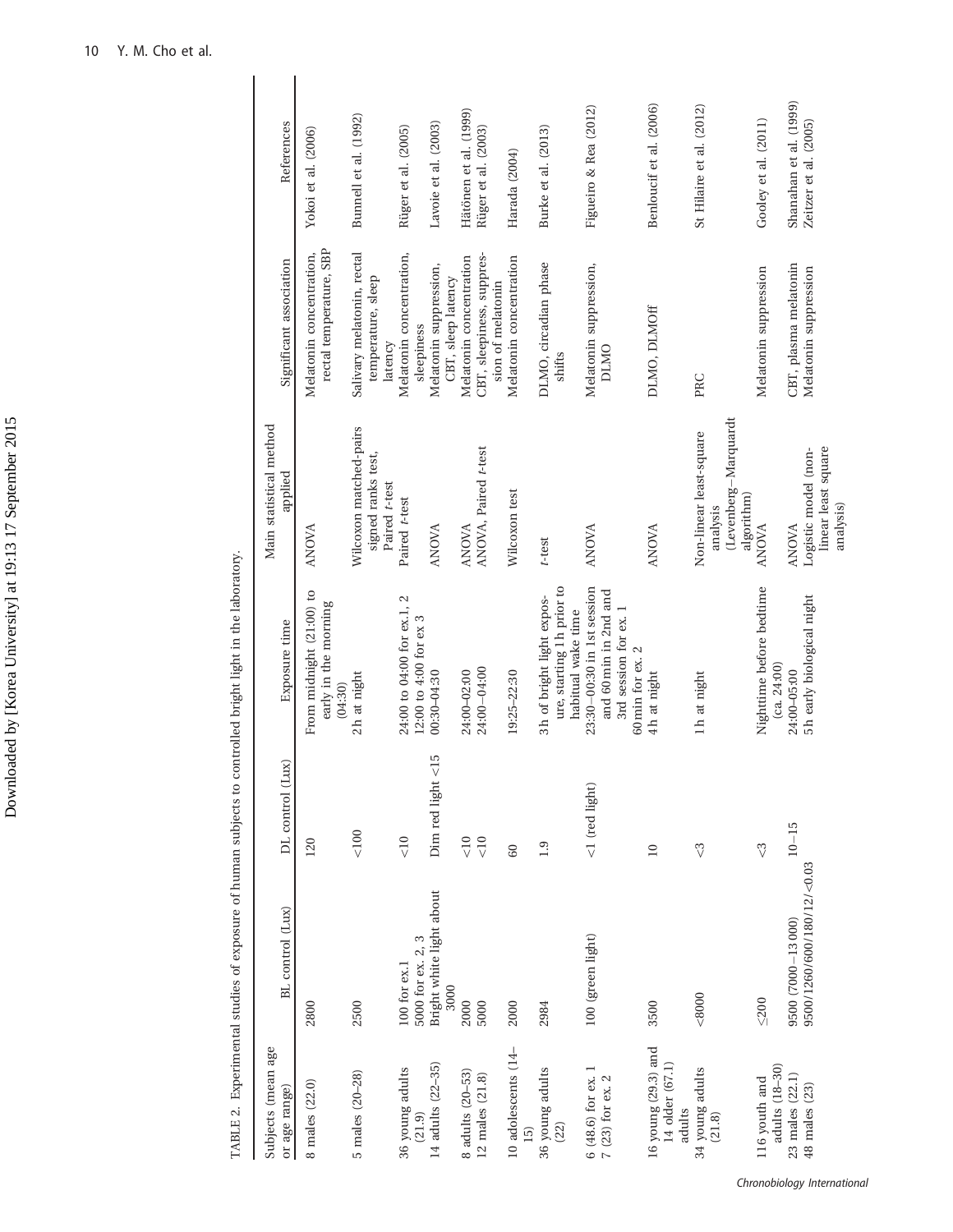| 8 adults                                                  | 1000                                                                                                    | 100                          | 18:00-08:00                                                                     | <b>ANOVA</b>                                              | Suppression of melatonin<br>metabolite aMT6s                                                                                                       | Foret et al. (1996)                                                      |
|-----------------------------------------------------------|---------------------------------------------------------------------------------------------------------|------------------------------|---------------------------------------------------------------------------------|-----------------------------------------------------------|----------------------------------------------------------------------------------------------------------------------------------------------------|--------------------------------------------------------------------------|
| 7 adults (22.7)<br>$10$ adults $\left( 27\right)$         | 40 (Light on)<br>2500                                                                                   | Light off<br>$\overline{10}$ | 23:00 to before waking<br>During 40 min before<br>sleep onset                   | Wilcoxon signed-rank test<br>Wilcoxon test                | Sleep latency (EEG stage)<br>Sleep depth and stability                                                                                             | Komada et al. (2000)<br>Cho et al. (2013)                                |
| 12 males (23.5)                                           | 2500                                                                                                    | 200                          | Evening (2h for DL; 0.5h<br>for BL) after sunset                                | Paired t-test, ANOVA                                      | Sleep latency, oral<br>temperature                                                                                                                 | Tzischinsky & Lavie (1997)                                               |
| 6 males $(21 - 35)$                                       | 3000                                                                                                    | 150                          | $19:00 - 21:30$                                                                 | t-test                                                    | Rectal temperature nadir,<br>overall sleep quality<br>sleep initiation and                                                                         | Kubota et al. (1998)                                                     |
| 14 adults (23.5)                                          | 90                                                                                                      |                              | During nighttime sleep<br>(6.5h)                                                | <b>ANOVA</b>                                              | Alertness, performance                                                                                                                             | Chang et al. (2013)                                                      |
| 8 young adults (19-<br>25)                                | 2000                                                                                                    | $\sqrt{50}$                  | 20:00-08:00                                                                     | <b>ANOVA</b>                                              | suppression of mela-<br>Alertness, performance,<br>tonin metabolite<br>aMT <sub>6s</sub>                                                           | Daurat et al. (2000)                                                     |
| 24 males (23.1)                                           | &5000                                                                                                   | $\overline{c}$               | Nighttime experiment:<br>Daytime experiment:<br>$12:00 - 16:00$<br>$00:00-4:00$ | Post-hoc ANOVA                                            | Heart rate, CBT                                                                                                                                    | Rüger et al. (2006)                                                      |
| 8 males (22.0)                                            | 2800                                                                                                    | 120                          | 21:00-04:30                                                                     | <b>ANOVA</b>                                              | Skin/rectal temperature,<br>sleepiness, Theta/alpha<br>wave activity                                                                               | Yokoi et al. (2003)                                                      |
| $9$ females $(21.0)$<br>13 adults (22.1<br>56 adults (29) | Increasing of light intensity (2000-8000)<br>Extraocular light (behind<br>the right knee) 11000<br>5000 | 200                          | During sleep (1, 2 or 3h)<br>18:00-20:00<br>01:00-04:00                         | Wilcoxon signed-rank test<br><b>ANOVA</b><br><b>ANOVA</b> | excretion, and CBT in<br>Phase delay, melatonin<br>Heart rate variability<br>extraocular BL<br>${\rm exposure}^{\rm n.s}$<br>$\rm{DLMO}^{\rm n.s}$ | Lushington et al. (2002)<br>Kohsaka et al. (2001)<br>Dewan et al. (2011) |
| 10 females (20.5)                                         | 2000                                                                                                    | 50                           | 15:00-24:00                                                                     | Paired t-test                                             | Amount of breath<br>hydrogen <sup>n.s</sup>                                                                                                        | Hirota et al. (2010)                                                     |
|                                                           |                                                                                                         |                              |                                                                                 |                                                           |                                                                                                                                                    |                                                                          |

ex., experiment; BL, bright light; DL, dim light; SBP, systolic blood pressure; CBT, core body temperature; PMDD, premenstrual dysphoric disorder; DLMO, dim light melatonin onset; DLMOff, dim light melatonin onset; DLMOff, ex., experiment; BL, bright light; DL, dim light; SBP, systolic blood pressure; CBT, core body temperature; PMDD, premenstrual dysphoric disorder; DLMO, dim light melatonin onset; DLMOff, dim light melatonin offset; PRC, phase response curve; EEG, electroencephalographic; MBP, mean blood pressure. n.sNot significant variable.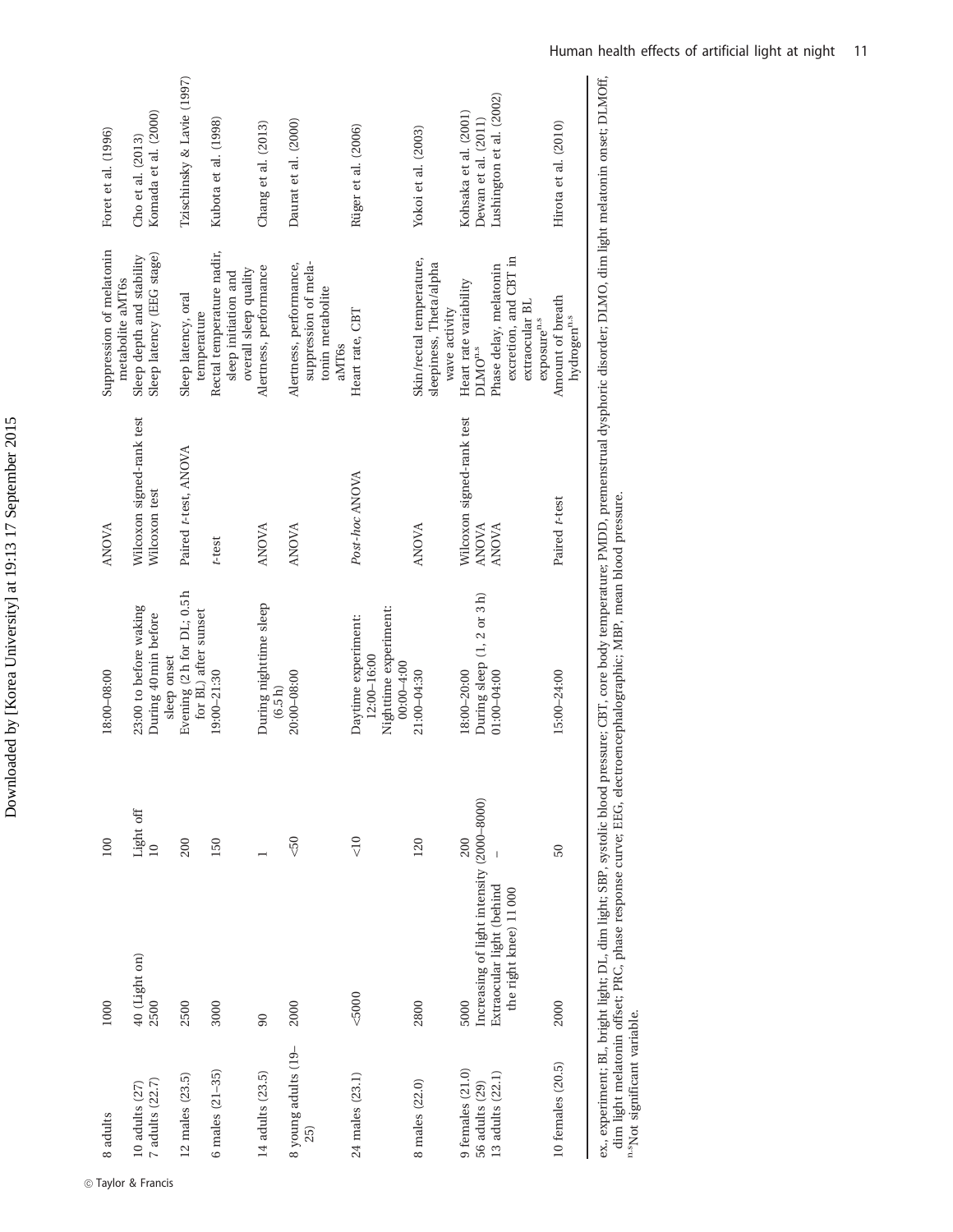|                                                         |                              | TABLE 3. Experimental studies of ALAN exposure characteristics on human health effects. |                                                                                                                      |                                    |                                                                                              |                                                     |
|---------------------------------------------------------|------------------------------|-----------------------------------------------------------------------------------------|----------------------------------------------------------------------------------------------------------------------|------------------------------------|----------------------------------------------------------------------------------------------|-----------------------------------------------------|
| Subjects (mean age<br>or age range)                     | Light intensity              | factor<br>Considered                                                                    | Exposure control                                                                                                     | method applied<br>Main statistical | Significant association                                                                      | Reference no.                                       |
| 39 young adults (22.2)                                  | $<$ 10000 Lux                | Exposure duration                                                                       | 0.2/1.0/2.5/4.0/6.5h<br>during sleep                                                                                 | <b>ANCOVA</b>                      | melatonin suppression,<br>Circadian timing system,<br>sleepiness                             | Chang et al. (2012)                                 |
| $56$ adults $(20-40)$                                   | 2000/4000/8000 Lux           | Exposure duration                                                                       | 1-3 h during sleep                                                                                                   | <b>ANOVA</b>                       | Magnitude of light-<br>induced delays                                                        | Dewan et al. (2011)                                 |
| 30 adults (21)                                          | $>8000$ Lux                  | Exposure duration                                                                       | 2/4h at night                                                                                                        | <b>ANOVA</b>                       | Sleep latency, perform-<br>ance (only with 4-h<br>exposure)                                  | Thessing et al. (1994)                              |
| 8 young adults<br>$(19 - 25)$                           | 2000 Lux                     | Exposure duration                                                                       | All night<br>exposure (20:00-08:00)<br>$(20:00-00:00$ and<br>$04:00 - 08:00$<br>Short exposure                       | <b>ANOVA</b>                       | Alertness, performance,<br>melatonin level                                                   | Daurat et al. (2000)                                |
| 17 adults (23.8)/14<br>adults (23.5)<br>6 adults (24.3) | 1200 Lux<br>$90 \; \rm{Lux}$ | Exposure duration<br>Photic history                                                     | 6.5h at night<br>Days $1-3$                                                                                          | <b>ANOVA</b><br><b>ANOVA</b>       | Melatonin suppression,<br>phase shift, alerting<br>Circadian phase shift<br>effects          | Chang et al. (2011, 2013)<br>Deacon & Arendt (1994) |
| 23 adults (22.8)                                        | 6000-13000                   | Exposure time                                                                           | exposure (18:30-23:30)<br>$(13:30-18:30)/$ evening<br>$(08:30 - 13:30) / after$<br>Morning exposure<br>noon exposure | <b>ANOVA</b>                       | sleep latency in the<br>Phase shift delay and<br>evening exposure<br>dno.fa                  | Carrier & Dumont (1995)                             |
| 8 males (19-23)                                         | 700-1000 Lux                 | Exposure time                                                                           | $(20:00 - 24:00)$ /morning<br>exposure (04:00-08:00)<br>Evening exposure                                             | <b>ANOVA</b>                       | perature in the evening<br>Difference in rectal tem-<br>exposure group                       | Foret et al. (1998)                                 |
| 12 adults (39.3)                                        | 2500 Lux                     | Exposure time/LD cycle                                                                  | $(18:00 - 21:00)$ /morning<br>$(06:00-09:00)/sleep$<br>Evening exposure<br>displacement<br>exposure                  | signed-rank<br>Wilcoxon<br>test    | Melatonin concentration,<br>body temperature                                                 | Gordijn et al. (1999)                               |
| 34 adults (30.5)                                        | 450/150 Lux                  | ness-sleep schedules,<br>LD cycle and wakeful-<br>Prior light history                   | Habitual sleep time of<br>individuals was<br>calculated                                                              | t-test                             | DIMO                                                                                         | Wright et al. (2005)                                |
| 12 adults (28.5)                                        | 15-18 Lux                    | LD cycle                                                                                | 9/6 h sleep with DL                                                                                                  | <b>ANOVA</b>                       | evening light exposure<br>Decreasing of circadian<br>phase advance (with<br>and daytime nap) | Burgess (2013)                                      |
| 6 males (26)                                            | 500 Lux                      | LD cycle                                                                                | Sleep deprivation under<br>light condition                                                                           | <b>ANOVA</b>                       | melatonin concentra-<br>Clock gene expression,<br>tion, cortisol level                       | Kavcic et al. (2011)                                |
| 12 adults (22.1)                                        | 5-13 Lux                     | LD cycle                                                                                | $L.D = 16:8$ and 40:8<br>(sleep deprived)                                                                            | <b>ANOVA</b>                       | Melatonin profile <sup>n.s</sup>                                                             | Cajochen et al. (2003)                              |

 $\rm{ALAN},$ artificial light at night; LD cycle, light:dark cycle; DLMO, dim light melatonin onset. <br>"Not significant variable. ALAN, artificial light at night; LD cycle, light:dark cycle; DLMO, dim light melatonin onset.

n.sNot significant variable.

Downloaded by [Korea University] at 19:13 17 September 2015

Downloaded by [Korea University] at 19:13 17 September 2015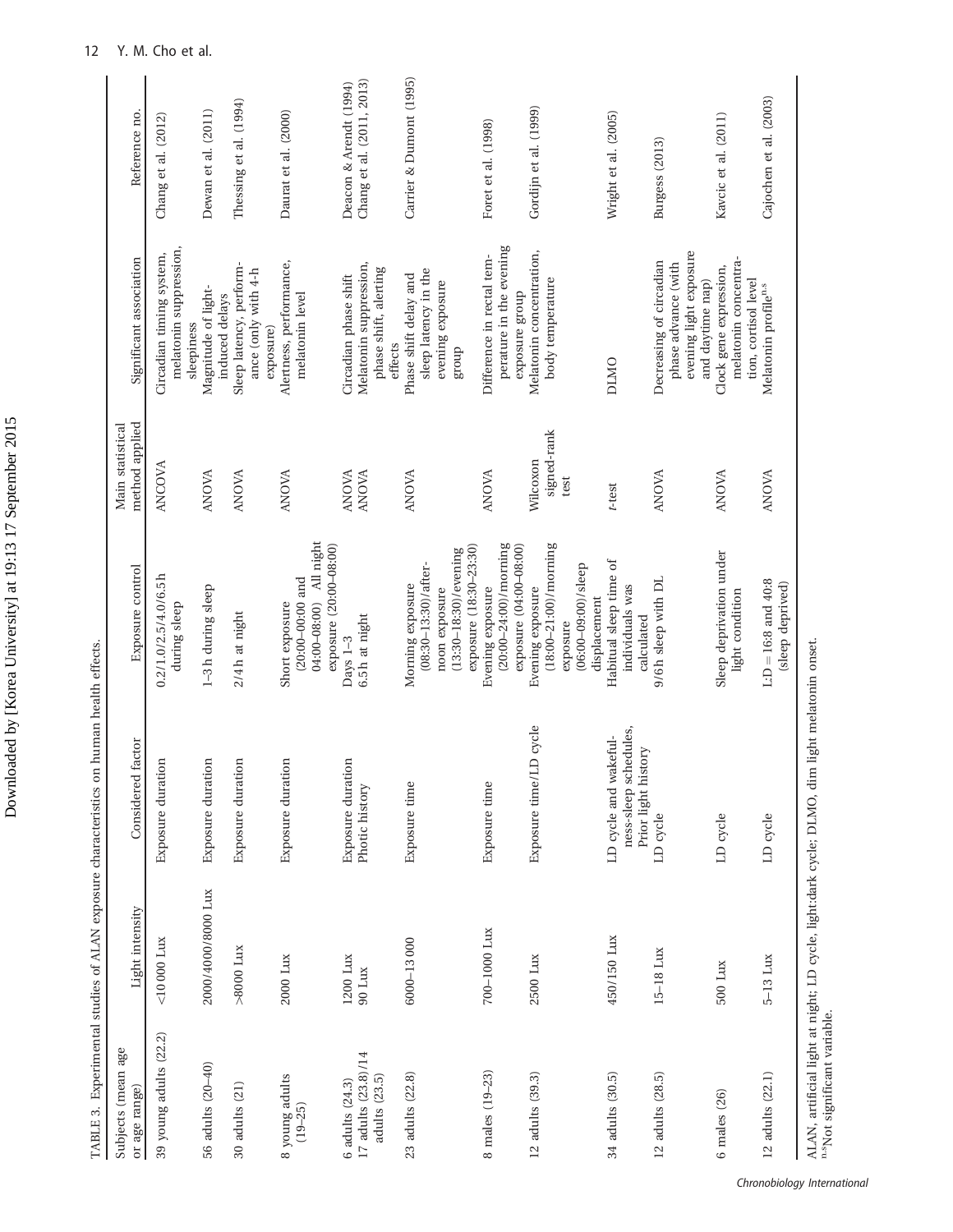TABLE 4. Experimental studies of light characteristics and human health effects. TABLE 4. Experimental studies of light characteristics and human health effects.

|                                            | "Channel Transportational Channel Control of the company of the company of the control of the control of the control of the control of the control of the control of the control of the control of the control of the control |                                          |                                                                                                                                                                              |                                                                                          |                                                      |
|--------------------------------------------|-------------------------------------------------------------------------------------------------------------------------------------------------------------------------------------------------------------------------------|------------------------------------------|------------------------------------------------------------------------------------------------------------------------------------------------------------------------------|------------------------------------------------------------------------------------------|------------------------------------------------------|
| Subjects (mean age or<br>age range, years) | Light characteristic                                                                                                                                                                                                          | Light conditions                         | Controls                                                                                                                                                                     | Significant association                                                                  | References                                           |
| 16 adults (23.8)<br>16 adults (23.3)       | Wavelength                                                                                                                                                                                                                    | 460 nm                                   | 555 nm                                                                                                                                                                       | Sleepiness, performance                                                                  | Rahman et al. (2014)<br>and Lockley et al.<br>(2006) |
| 12 adults (25.8)                           | Wavelength                                                                                                                                                                                                                    | Filtered <460 nm and<br>$<$ 480 nm light | Unfiltered light                                                                                                                                                             | secretion, clock gene<br>expression, alertness,<br>Melatonin and cortisol<br>performance | Rahman et al. (2011)                                 |
| 22 adults (23.1)                           | Polychromatic evening<br>light condition                                                                                                                                                                                      | enhanced/bright blue-enhanced            | Near-darkness/blue-depleted/blue-intermediated/blue-                                                                                                                         | Circadian phase                                                                          | Santhi et al. (2012)                                 |
| $9$ adults $(26.3)$                        | Light temperature                                                                                                                                                                                                             | hall daylight white (500 Lux, 5000 K)    | DL(<10 Lux)/Bathroom yellow (130 Lux, 2000 K)/office day-<br>(130 Lux, 6000 K)/planon warm white (500 Lux, 2800 K)/<br>light white (500 Lux, 6000 K)/bathroom daylight white | Circadian rhythm                                                                         | Wahnschaffe et al.<br>(2013)                         |
| 8 adults (32.1)                            | Wavelength                                                                                                                                                                                                                    | 460 nm                                   | 640 nm                                                                                                                                                                       | <b>Alertness</b>                                                                         | Phipps-Nelson et al.                                 |

> All studies except Wada et al. (2013a, b) (Kruskal–Wallis and correlation test) were applied with ANOVA for statistical method.<br>DL, dim light. Wallis and correlation test) were applied with ANOVA for statistical method. All studies except Wada et al. ([2013a](#page-17-0), [b\)](#page-17-0) (Kruskal-DL, dim light.

[\(2009](#page-16-0))<br>Chellappa et al. (2013)<br>Figueiro et al. (2009)

Circadian phase van de Werken et al.

Sleep<br>Circadian phase Circadian phase Circadian phase

Circadian phase Morita & Tokura

secretion and sleep quality under low color light exposure

quality under low color<br>light exposure secretion and sleep Improving melatonin

[\(2013](#page-17-0))

Morita & Tokura

van de Werken et al.

[\(1996](#page-16-0))

Wada et al. ([2013b\)](#page-17-0)

Wada et al. (2013b)

30 adults (25.2) Light temperature Blue-enriched (6500 K)/classic (3000 K)/warm (2500 K) Sleep Chellappa et al. [\(2013](#page-15-0)) 14 adults (21–46) Wavelength Red (630 nm) 10 and 40 Lux/blue (470 nm) 10 and 40 Lux Circadian phase Figueiro et al. ([2009](#page-15-0))

Blue-enriched (6500 K)/classic (3000 K)/warm (2500 K)

Red (630 nm) 10 and 40 Lux/blue (470 nm) 10 and 40 Lux

 $\mathrm{DL}(\leq\!5$  Lux)/short wavelength  $(<\!530$  nm; 193 Lux)/full

33 males (22.6) Wavelength DL(55 Lux)/short wavelength (5530 nm; 193 Lux)/full

Light temperature<br>Wavelength<br>Wavelength

14 adults  $(21-46)$ <br>33 males  $(22.6)$  $30$  adults  $\left( 25.2\right)$ 

spectrum light (256 Lux)

spectrum light (256 Lux)

Daylight (6500 K; 1000 Lux)/warm white (3000 K; 1000 Lux)/

5 males (20.0) Color temperature Daylight (6500 K; 1000 Lux)/warm white (3000 K; 1000 Lux)/

Color temperature

control (50 Lux)

94 males (20.3) Color temperature Low color light at night Intervalse No exposure at night Improving melatonin

Low color light at night control (50 Lux)

Color temperature

94 males (20.3)

5 males (20.0)

No exposure at night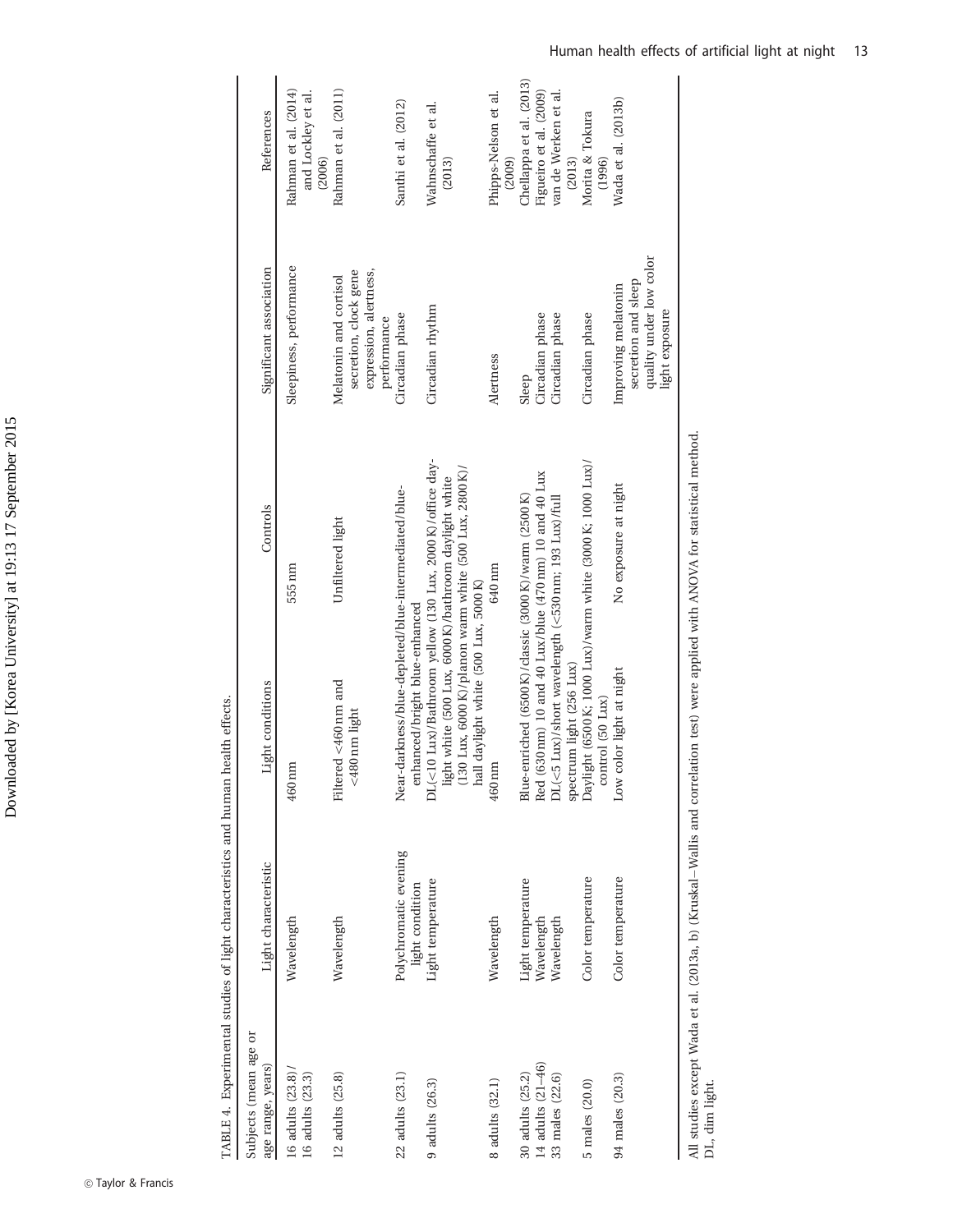suppression in study subjects, in contrast to the BL condition of 1000 Lux (Foret et al., [1996](#page-15-0)), while another study reported melatonin suppression under 100-Lux conditions (Zeitzer et al., [2005\)](#page-17-0). Furthermore, there are no absolute definitions for BL and DL conditions. We can assume that exposure to strong light carries more risk than exposure to low levels of light, and low levels of light than dimmer light, and dimmer light than complete darkness, especially when sleeping at night. Furthermore, even at the same level of brightness, short wavelength blue or blue-enriched light has more significant effects on the circadian rhythm. Blue light, mostly emitted from electronic devices, enhances alertness even while sleeping at night, and suppresses melatonin secretion and circadian activities.

In addition to light intensity and wavelength, the duration, cycle and time of exposure are also important in the health effects of ALAN. Some studies reported that the duration of exposure to light at night caused significant health effects, such as circadian disruption. In addition, evening light exposure before bedtime affected circadian phase more than did afternoon exposure. Thus, excessive exposure to artificial light does not involve only too bright light, but also too long or irregular exposure.

While the experimental studies reviewed in this article show acute health outcomes following light exposure, observational studies show chronic effects due to common nighttime lighting habits and exposure levels. ALAN exposure over a long period is related to an individual's lifestyle and/or dwelling characteristics. Unintended nighttime light exposure flows from light trespass in dwellings, which constitutes a form of light pollution. In areas with a high outdoor ALAN levels, light trespass is more likely to occur. If unintended ALAN exposure from the environment occurs and results in health effects, such as cancer, it is of critical significance in terms of public health. Intended ALAN exposure related to human behavioral patterns is also of significance. Particularly, many of the studies reviewed here showed that exposing children and adolescents to bright light while sleeping results in negative health effects. Many members of this age group frequently use TVs, PCs or tablet computers, mobile phones and other lightemitting (especially blue-enriched) electronic devices at night, which increases their exposure to blue light and alters biorhythms and metabolic activities, and causes sleep disorders.

Whenever intended or unintended, a bright indoor environment at night can increase the risk of cancer and circadian disruption. Furthermore, outdoor light levels, which represent nighttime activities, also represent light exposure at night and are related to cancer and circadian disruption. Outdoor illumination levels from satellite data are an index for measuring light exposure levels of regional population groups, while indoor lighting habits are an index for measuring individual exposure levels.

### Health outcomes caused by ALAN

Health outcomes induced by ALAN are related to the entrainment of the biological clock. In humans and mammals, the pacemaker of the biological clock is located in the suprachiasmatic nucleus, and this is affected by the photoperiod. Therefore, many studies that investigated health effects of ALAN have reported effects on the circadian rhythm, i.e. melatonin suppression, phase shift, sleep latency and body temperature. Human health effects from ALAN exposure are based on "not dark night". Insomnia, sleep disorders and disturbances of deep sleep are induced by ALAN exposure. These outcomes may result in other, more chronic, health effects.

Circadian misalignment caused by chronic ALAN exposure may have negative effects on the psychological, cardiovascular and/or metabolic functions, as listed in [Tables 1](#page-6-0)-[4](#page-6-0). ALAN exposure is regarded as an environmental stressor that can affect the immune system (Haim & Portnov, [2013\)](#page-16-0). High levels of brightness and/or changes in the light environment act as a stressor to humans, especially when unintended. In addition, changes in pineal melatonin levels can affect the metabolic rate. Disruption of the circadian rhythm may lead to metabolic alterations, which may lead to obesity and/or diabetes (Haim & Portnov, [2013](#page-16-0); McFadden et al., [2014](#page-16-0)), which has become a pandemic.

In terms of cancer effects, breast and prostate cancer may also be considered to result from chronic ALAN exposure related to lifestyle. Acute signs of circadian misalignment may develop as disease. In fact, ALAN is considered as a ''modernized'' phenomenon, and it may cause many ''modernized'' health problems. Many factors other than ALAN exposure lead to the development or exacerbation of these diseases, e.g. smoking, diet and air pollution. Nevertheless, ALAN may be considered an important risk factor given its known influence.

### Limitations and conclusion

This research reviewed studies of exposure to ALAN and its assessment on health effects, as categorized by the light exposure conditions. Since this was not a metaanalysis, this review is not capable of proving the causal relationship between particular factors. Instead, this review detailed the known health effects of each risk factor. This review suggests that further meta-analysis of factor-by-outcome studies is needed to identify associations between various factors of ALAN exposure, and more diverse health outcomes are not yet clearly determined.

Although, previous papers have reviewed ALAN exposure and health outcomes, this review categorized various aspects of ALAN exposure and identified the health outcomes reported for the types of exposure. Moreover, this review assessed the effects by classification exposure as intended/unintended and acute/ chronic. Light intensity, exposure duration or timing,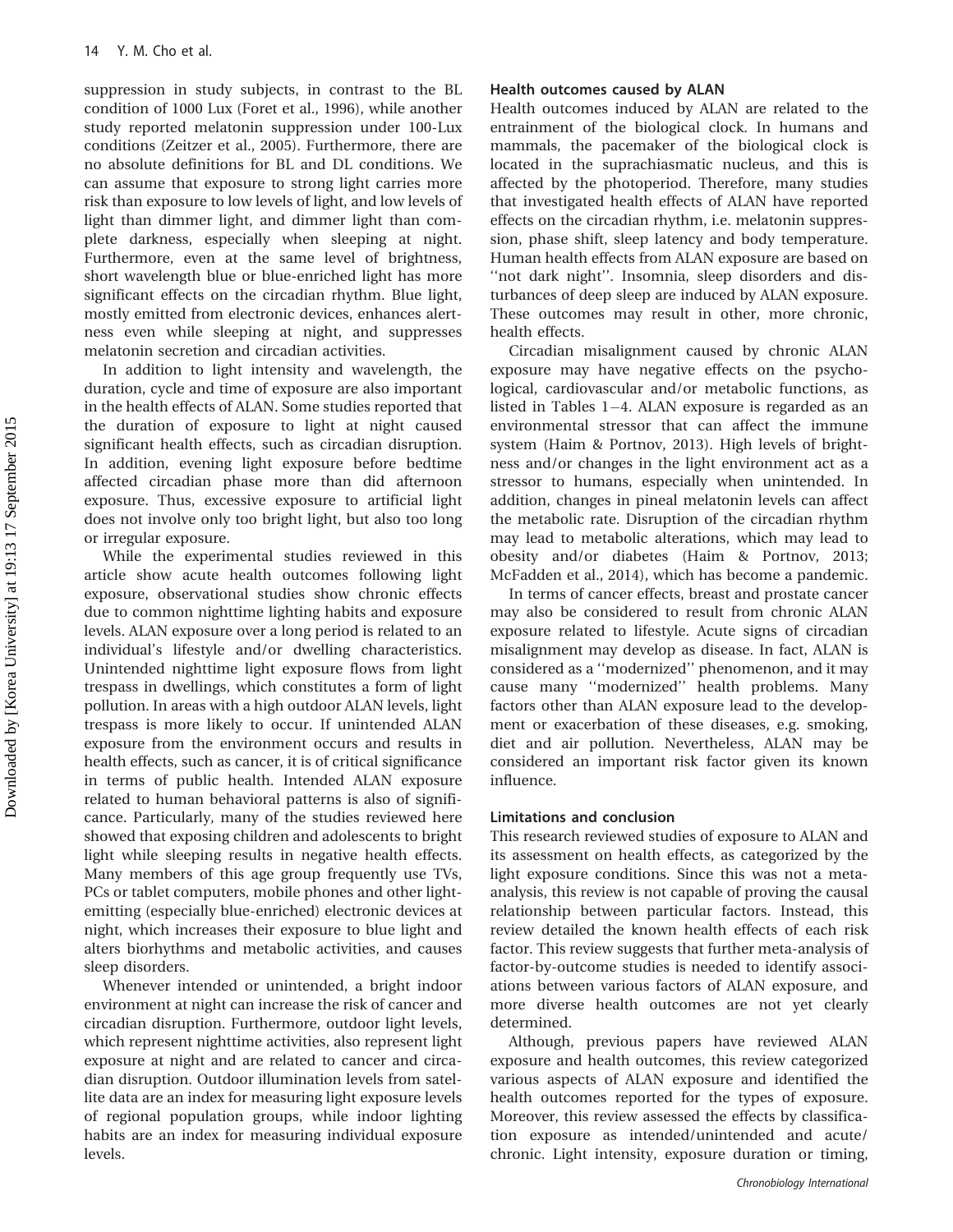<span id="page-15-0"></span>wavelength, individual light habits, outdoor ALAN level data obtained by satellite are also factors related to ALAN exposure conditions. However, other exposure conditions may also affect human health. For instance, flickering light at night may cause symptoms or diseases, and thus other characteristics of ALAN exposure should be determined, which will require a longitudinal study, as some diseases do not become evident over a short period.

### DECLARATION OF INTEREST

The authors declare no conflicts of interests. The authors alone are responsible for the content and writing of this article.

This work was supported by a future environmental R&D grant funded by the Korean Environmental Industry and Technology Institute (RE201206020).

### **REFERENCES**

- Auger RR, Burgess HJ, Dierkhising RA, et al. (2011). Light exposure among adolescents with delayed sleep phase disorder: A prospective cohort study. Chronobiol Int. 28:911–20.
- Bauer SE, Wagner SE, Burch J, et al. (2013). A case-referent study: Light at night and breast cancer risk in Georgia. Int J Health Geogr. 12:23.
- Benloucif S, Green K, L'Hermite-Balériaux M, et al. (2006). Responsiveness of the aging circadian clock to light. Neurobiol Aging. 27:1870–9.
- Blask DE. (2009). Melatonin, sleep disturbance and cancer risk. Sleep Med Rev. 13:257–64.
- Borugian MJ, Gallagher RP, Friesen MC, et al. (2005). Twenty-fourhour light exposure and melatonin levels among shift workers. J Occup Environ Med. 47:1268–75.
- Bunnell DE, Treiber SP, Phillips NH, et al. (1992). Effects of evening bright light exposure on melatonin, body temperature and sleep. J Sleep Res. 1:17–23.
- Burgess HJ. (2013). Evening ambient light exposure can reduce circadian phase advances to morning light independent of sleep deprivation. J Sleep Res. 22:83–8.
- Burke TM, Markwald RR, Chinoy ED, et al. (2013). Combination of light and melatonin time cues for phase advancing the human circadian clock. Sleep. 36:1617–24.
- Cajochen C, Jewett ME, Dijk DJ. (2003). Human circadian melatonin rhythm phase delay during a fixed sleep–wake schedule interspersed with nights of sleep deprivation. J Pineal Res. 35: 149–57.
- Canton JL, Smith MR, Choi HS, et al. (2009). Phase delaying the human circadian clock with a single light pulse and moderate delay of the sleep/dark episode: No influence of iris color. J Circadian Rhythms. 7:8.
- Carrier J, Dumont M. (1995). Sleep propensity and sleep architecture after bright light exposure at three different times of day. J Sleep Res. 4:202–11.
- Chang AM, Santhi N, St Hilaire M, et al. (2012). Human responses to bright light of different durations. J Physiol. 590: 3103–12.
- Chang AM, Scheer FA, Czeisler CA, et al. (2013). Direct effects of light on alertness, vigilance, and the waking electroencephalogram in humans depend on prior light history. Sleep. 36: 1239–46.
- Chang AM, Scheer FA, Czeisler CA. (2011). The human circadian system adapts to prior photic history. J Physiol. 589: 1095–102.
- Chellappa SL, Steiner R, Oelhafen P, et al. (2013). Acute exposure to evening blue-enriched light impacts on human sleep. J Sleep Res. 22:573–80.
- Chepesiuk R. (2009). Missing the dark: Health effects of light pollution. Environ Health Perspect. 117:A20–7.
- Cho JR, Joo EY, Koo DL, et al. (2013). Let there be no light: The effect of bedside light on sleep quality and background electroencephalographic rhythms. Sleep Med. 14:1422–5.
- Czepita D, Mojsa A, Czepita M, et al. (2012). Myopia and night lighting. Investigations on children with negative family history. Klin Oczna. 114:22–5.
- Daurat A, Foret J, Benoit O, et al. (2000). Bright light during nighttime: Effects on the circadian regulation of alertness and performance. Biol Signals Recept. 9:309–18.
- Davis S, Mirick DK, Stevens RG. (2001). Night shift work, light at night, and risk of breast cancer. J Natl Cancer Inst. 93: 1557–62.
- Davis S, Mirick DK. (2006). Circadian disruption, shift work and the risk of cancer: A summary of the evidence and studies in Seattle. Cancer Causes Control. 17:539–45.
- Deacon SJ, Arendt J. (1994). Phase-shifts in melatonin, 6-sulphatoxymelatonin and alertness rhythms after treatment with moderately bright light at night. Clin Endocrinol (Oxf). 40: 413–20.
- Dewan K, Benloucif S, Reid K, et al. (2011). Light-induced changes of the circadian clock of humans: Increasing duration is more effective than increasing light intensity. Sleep. 34:593–9.
- Dickerman B, Liu J. (2012). Does current scientific evidence support a link between light at night and breast cancer among female night-shift nurses? Review of evidence and implications for occupational and environmental health nurses. Workplace Health Saf. 60:273–81.
- Dumont M, Benhaberou-Brun D, Paquet J. (2001). Profile of 24-h light exposure and circadian phase of melatonin secretion in night workers. J Biol Rhythms. 16:502–11.
- Figueiro MG, Bierman A, Plitnick B, et al. (2009). Preliminary evidence that both blue and red light can induce alertness at night. BMC Neurosci. 10:105.
- Figueiro MG, Rea MS. (2012). Preliminary evidence that light through the eyelids can suppress melatonin and phase shift dim light melatonin onset. BMC Res Notes. 5:221.
- Foret J, Daurat A, Tirilly G. (1998). Effect of bright light at night on core temperature, subjective alertness and performance as a function of exposure time. Scand J Work Environ Health. 24: 115–20.
- Foret J, Daurat A, Touitou Y, et al. (1996). The effect on body temperature and melatonin of a 39-h constant routine with two different light levels at nighttime. Chronobiol Int. 13: 35–45.
- Gangwisch JE. (2014). Invited commentary: Nighttime light exposure as a risk factor for obesity through disruption of circadian and circannual rhythms. Am J Epidemiol. 180:251–3.
- Gaston KJ, Visser ME, Hölker F. (2015). The biological impacts of artificial light at night: The research challenge. Philos Trans R Soc Lond B Biol Sci. 370:20140133.
- Gooley JJ, Chamberlain K, Smith KA, et al. (2011). Exposure to room light before bedtime suppresses melatonin onset and shortens melatonin duration in humans. J Clin Endocrinol Metab. 96:E463–72.
- Gordijn MC, Beersma DG, Korte HJ, et al. (1999). Effects of light exposure and sleep displacement on dim light melatonin onset. J Sleep Res. 8:163–74.
- Goulet G, Mongrain V, Desrosiers C, et al. (2007). Daily light exposure in morning-type and evening-type individuals. J Biol Rhythms. 22:151–8.
- Grundy A, Sanchez M, Richardson H, et al. (2009). Light intensity exposure, sleep duration, physical activity, and biomarkers of melatonin among rotating shift nurses. Chronobiol Int. 26: 1443–61.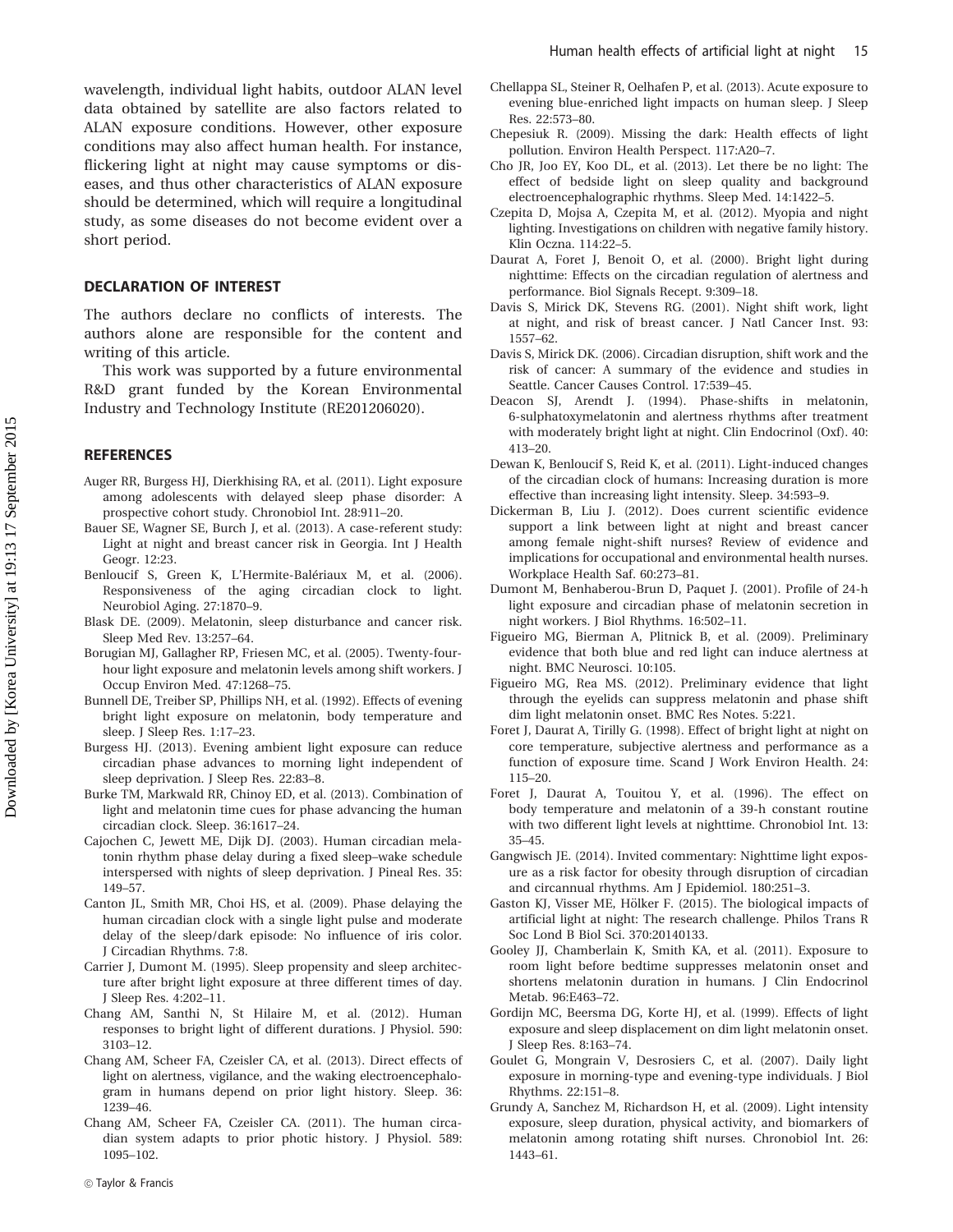- <span id="page-16-0"></span>Haim A, Portnov BA. (2013). Light pollution as a new risk factor for human breast and prostate cancers. Dordrecht, Heidelberg, New York, London: Springer.
- Haim A, Zubidat AE. (2015). Artificial light at night: melatonin as a mediator between the environment and epigenome. Philos Trans R Soc Lond B Biol Sci. 370:20140121.
- Harada T. (2004). Effects of evening light conditions on salivary melatonin of Japanese junior high school students. J Circadian Rhythms. 2:4.
- Hätönen T, Alila-Johansson A, Mustanoja S, et al. (1999). Suppression of melatonin by 2000-Lux light in humans with closed eyelids. Biol Psychiatry. 46:827–31.
- Hirota N, Sone Y, Tokura H. (2010). Effect of evening exposure to bright or dim light after daytime bright light on absorption of dietary carbohydrates the following morning. J Physiol Anthropol. 29:79–83.
- Hood B, Bruck D, Kennedy G. (2004). Determinants of sleep quality in the healthy aged: The role of physical, psychological, circadian and naturalistic light variables. Age Ageing. 33:159–65.
- Hurley S, Goldberg D, Nelson D, et al. (2014). Light at night and breast cancer risk among California teachers. Epidemiology. 25: 697–706.
- Hurley S, Nelson DO, Garcia E, et al. (2013). A cross-sectional analysis of light at night, neighborhood sociodemographics and urinary 6-sulfatoxymelatonin concentrations: Implications for the conduct of health studies. Int J Health Geogr. 12:39.
- Juutilainen J, Kumlin T. (2006). Occupational magnetic field exposure and melatonin: Interaction with light-at-night. Bioelectromagnetics. 27:423–6.
- Kantermann T, Roenneberg T. (2009). Is light-at-night a health risk factor or a health risk predictor? Chronobiol Int. 26:1069–74.
- Kavcic P, Rojc B, Dolenc-Groselj L, et al. (2011). The impact of sleep deprivation and nighttime light exposure on clock gene expression in humans. Croat Med J. 52:594–603.
- Kloog I, Haim A, Stevens RG, et al. (2008). Light at night codistributes with incident breast but not lung cancer in the female population of Israel. Chronobiol Int. 25:65–81.
- Kloog I, Haim A, Stevens RG, et al. (2009). Global co-distribution of light at night (LAN) and cancers of prostate, colon, and lung in men. Chronobiol Int. 26:108–25.
- Kloog I, Portnov BA, Rennert HS, et al. (2011). Does the modern urbanized sleeping habitat pose a breast cancer risk? Chronobiol Int. 28:76–80.
- Kloog I, Stevens RG, Haim A, et al. (2010). Nighttime light level codistributes with breast cancer incidence worldwide. Cancer Causes Control. 21:2059–68.
- Kohsaka M, Kohsaka S, Fukuda N, et al. (2001). Effects of bright light exposure on heart rate variability during sleep in young women. Psychiatry Clin Neurosci. 55:283–4.
- Komada Y, Tanaka H, Yamamoto Y, et al. (2000). Effects of bright light pre-exposure on sleep onset process. Psychiatry Clin Neurosci. 54:365–6.
- Kubota T, Uchiyama M, Hirokawa G, et al. (1998). Effects of evening light on body temperature. Psychiatry Clin Neurosci. 52:248–9.
- Küller R. (2002). The influence of light on circarhythms in humans. J Physiol Anthropol Appl Human Sci. 21:87–91.
- Lavoie S, Paquet J, Selmaoui B, et al. (2003). Vigilance levels during and after bright light exposure in the first half of the night. Chronobiol Int. 20:1019–38.
- Li Q, Zheng T, Holford TR, et al. (2010). Light at night and breast cancer risk: Results from a population-based casecontrol study in Connecticut, USA. Cancer Causes Control. 21: 2281–5.
- Lockley SW, Evans EE, Scheer FA, et al. (2006). Short-wavelength sensitivity for the direct effects of light on alertness, vigilance, and the waking electroencephalogram in humans. Sleep. 29: 161–8.
- Lushington K, Galka R, Sassi LN, et al. (2002). Extraocular light exposure does not phase shift saliva melatonin rhythms in sleeping subjects. J Biol Rhythms. 17:377–86.
- Martin JS, Hébert M, Ledoux E, et al. (2012). Relationship of chronotype to sleep, light exposure, and work-related fatigue in student workers. Chronobiol Int. 29:295–304.
- Martinez-Nicolas A, Madrid JA, Rol MA. (2014). Day–night contrast as source of health for the human circadian system. Chronobiol Int. 31:382–93.
- McFadden E, Jones ME, Schoemaker MJ, et al. (2014). The relationship between obesity and exposure to light at night: Cross-sectional analyses of over 100 000 women in the Breakthrough Generations Study. Am J Epidemiol. 180:245–50.
- Moher D, Liberati A, Tetzlaff J, Altman DG, The PRISMA Group. (2009). Preferred reporting items for systematic reviews and meta-analyses: The PRISMA Statement. PLoS Med. 6:e1000097.
- Morita T, Tokura H. (1996). Effects of lights of different color temperature on the nocturnal changes in core temperature and melatonin in humans. Appl Human Sci. 15:243–6.
- Nagata C, Nagao Y, Yamamoto S, et al. (2008). Light exposure at night, urinary 6-sulfatoxymelatonin, and serum estrogens and androgens in postmenopausal Japanese women. Cancer Epidemiol Biomarkers Prev. 17:1418–23.
- Obayashi K, Saeki K, Iwamoto J, et al. (2013a). Exposure to light at night and risk of depression in the elderly. J Affect Disord. 151: 331–6.
- Obayashi K, Saeki K, Iwamoto J, et al. (2013b). Exposure to light at night, nocturnal urinary melatonin excretion, and obesity/ dyslipidemia in the elderly: A cross-sectional analysis of the HEIJO-KYO study. J Clin Endocrinol Metab. 98:337–44.
- Obayashi K, Saeki K, Iwamoto J, et al. (2014a). Association between light exposure at night and nighttime blood pressure in the elderly independent of nocturnal urinary melatonin excretion. Chronobiol Int. 31:779–86.
- Obayashi K, Saeki K, Iwamoto J, et al. (2014b). Effect of exposure to evening light on sleep initiation in the elderly: A longitudinal analysis for repeated measurements in home settings. Chronobiol Int. 31:461–7.
- Obayashi K, Saeki K, Kurumatani N. (2014c). Association between light exposure at night and insomnia in the general elderly population: The HEIJO-KYO cohort. Chronobiol Int. 31:976–82.
- O'Leary ES, Schoenfeld ER, Stevens RG, et al. (2006). Shift work, light at night, and breast cancer on Long Island, New York. Am J Epidemiol. 164:358–66.
- Parry BL, Meliska CJ, Sorenson DL, et al. (2010). Increased sensitivity to light-induced melatonin suppression in premenstrual dysphoric disorder. Chronobiol Int. 27:1438–53.
- Phipps-Nelson J, Redman JR, Schlangen LJ, et al. (2009). Blue light exposure reduces objective measures of sleepiness during prolonged nighttime performance testing. Chronobiol Int. 26: 891–912.
- Rahman SA, Flynn-Evans EE, Aeschbach D, et al. (2014). Diurnal spectral sensitivity of the acute alerting effects of light. Sleep. 37:271–81.
- Rahman SA, Marcu S, Shapiro CM, et al. (2011). Spectral modulation attenuates molecular, endocrine, and neurobehavioral disruption induced by nocturnal light exposure. Am J Physiol Endocrinol Metab. 300:E518–27.
- Reiter RJ, Tan DX, Korkmaz A, et al. (2007). Light at night, chronodisruption, melatonin suppression, and cancer risk: A review. Crit Rev Oncog. 13:303–28.
- Rüger M, Gordijn MC, Beersma DG, et al. (2003). Acute and phaseshifting effects of ocular and extraocular light in human circadian physiology. J Biol Rhythms. 18:409–19.
- Rüger M, Gordijn MC, Beersma DG, et al. (2005). Weak relationships between suppression of melatonin and suppression of sleepiness/fatigue in response to light exposure. J Sleep Res. 14: 221–7.